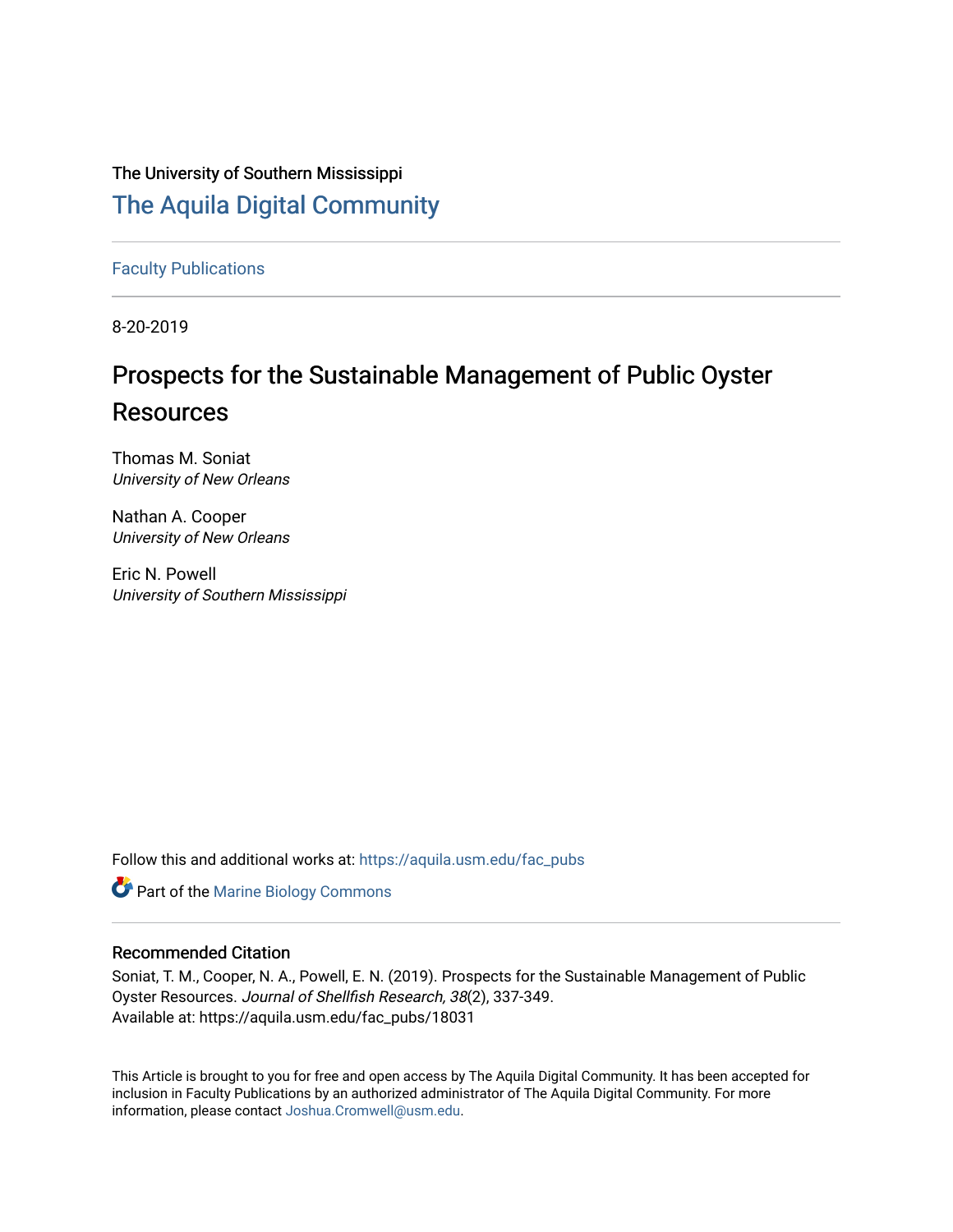### PROSPECTS FOR THE SUSTAINABLE MANAGEMENT OF PUBLIC OYSTER RESOURCES

### THOMAS M. SONIAT,  $1.2*$  NATHAN A. COOPER<sup>2</sup> AND ERIC N. POWELL<sup>3</sup>

<sup>1</sup>Department of Biological Sciences, University of New Orleans, 2000 Lakeshore Drive, New Orleans, LA 70148; <sup>2</sup> Gulf States Center for Environmental Informatics, University of New Orleans, 2045 Lakeshore Drive, New Orleans, LA 70148; <sup>3</sup>Gulf Coast Research Laboratory, University of Southern Mississippi, 703 East Beach Drive, Ocean Springs, MS 39564

**ABSTRACT** Common-pool resources such as public oyster grounds are especially vulnerable to overexploitation and habitat loss. Like those elsewhere, oyster populations and habitat of Louisiana public grounds are in decline. To maintain reef habitat and increase oyster abundance, a sustainable harvest model is applied, which allows harvest above that required to maintain reef cultch stasis. The model is restrained to promote shell gain by limiting fishing by area, type (sack versus seed), effort, and season. Harvest quotas and cultch removal rates derived from shell-budget–based modeling are a foundation for sustainable management of public oyster resources.

KEY WORDS: common-pool resource, sustainability, fisheries management, oyster, Crassostrea virginica

#### INTRODUCTION

Common-pool resources are especially vulnerable to overexploitation and habitat loss. Allocation of access and limitation to extractive practices are often ineffective, and common-pool resources typically degrade to a state described as ''The Tragedy of the Commons.'' The tragedy of the commons results from a competitive calculus, in which the benefit to the individual exploiter of a public resource exceeds his portion of the common exploitive cost plus the individual costs, if any, of noncompliance (Hardin 1968).

Beck et al. (2011) estimate that 85% of oyster reefs worldwide have been lost. In many bays and estuaries, more than 90% of reefs are functionally extinct. Most of the remaining wild capture (75%) comes from North America, in particular from the Gulf of Mexico. Historical accounts include Ford (1997) and MacKenzie (1996, 2007). Kirby (2004) described the sequence of reef destruction and fisheries collapse in North America. Fishery collapse began in estuaries nearest large northern urban centers and spread southward along the U.S. Atlantic coast. As resource depletion occurred, additional oysters were imported from areas fished from evermore distant southern estuaries. The historical sequence of exploitation and the increasing landings in Texas and Louisiana relative to North America suggest that oyster reefs there are in greatest danger of degradation (Kirby 2004). Zu Ermgassen et al. (2012) provide a further update of oyster population condition. Powell (2017) reviews recent trends in the Gulf of Mexico.

The oyster populations and reefs of the Public Oyster Grounds (POG) of Louisiana (Fig. 1) are common-pool resources that have been in decline (Fig. 2) since 2001 (Soniat et al. 2012, LDWF 2016). The Louisiana oyster grounds consist of nearly 1.7 million acres of POG and approximately 404,000 acres of private leases. The POG are used as a source of seed oysters (shell length,  $\ell$ , less than 75 mm) that are transported to private leases for grow out and subsequent marketing. Marketsize ( $\ell$  greater than or equal to 75 mm) or "sack" oysters are also allowed to be directly marketed from the POG (Banks et al. 2016, LDWF 2016).

\*Corresponding author. E-mail: [tsoniat@uno.edu](mailto:tsoniat@uno.edu) DOI: 10.2983/035.038.0214

The long-term average (1961–2015) landings of eastern oysters (Crassostrea virginica) produced from the POG and private leases is about 11 million pounds of meat (Fig. 2). In years of abundance of oysters on the POG (2000–2002), public grounds supplied about 50% of the combined annual yield; in years of scarcity (2012–2014), they supplied about 10% of the same (LDWF 2016). Thus, although private and public production show considerable variation, the interplay of private and public activity results in relatively stable long-term production. The success of the Louisiana oyster industry is due in part to this public/private partnership, in which the Louisiana Department of Wildlife and Fisheries (LDWF) plants cultch and manages the public grounds for seed production and transplant to private leases. Dugas (1988), Keithly and Roberts (1988), and Wirth and Minton (2004) provide historical accounts. The decline in stock abundance on the POG, however, directly threatens the sustainability of the public resource and indirectly threatens the sustainability of the private resource, which is subsidized by seed and cultch from the public grounds.

The present study investigates the sustainability of the public resource only. A sustainability criterion and a modeling scenario for sustainable fishing of sack and seed oysters from the Louisiana POG, which is broadly applicable to subtidal eastern oysters in North America, is defined and proposed. The 2018/ 2019 oyster season has been used as an exemplar representing the present state of the resource and the implications of management measures that would achieve sustainability.

#### MATERIALS AND METHODS

#### Study Area

Coastal fisheries in Louisiana, including the oyster fishery, are managed by the LDWF. The coast is subdivided into management units termed Coastal Study Areas (CSAs), which are watersheds or contiguous watersheds (Fig. 1). Seven CSAs are designated, from CSA 1 in the east to CSA 7 in the west. In 2012, LDWF consolidated CSA 1 with CSA 2 and CSA 4 with CSA 5; the traditional designation is used herein. Louisiana POG are located in all CSAs (Fig. 1). They include the public grounds of Mississippi Sound (MS), Lake Borgne (LB), and the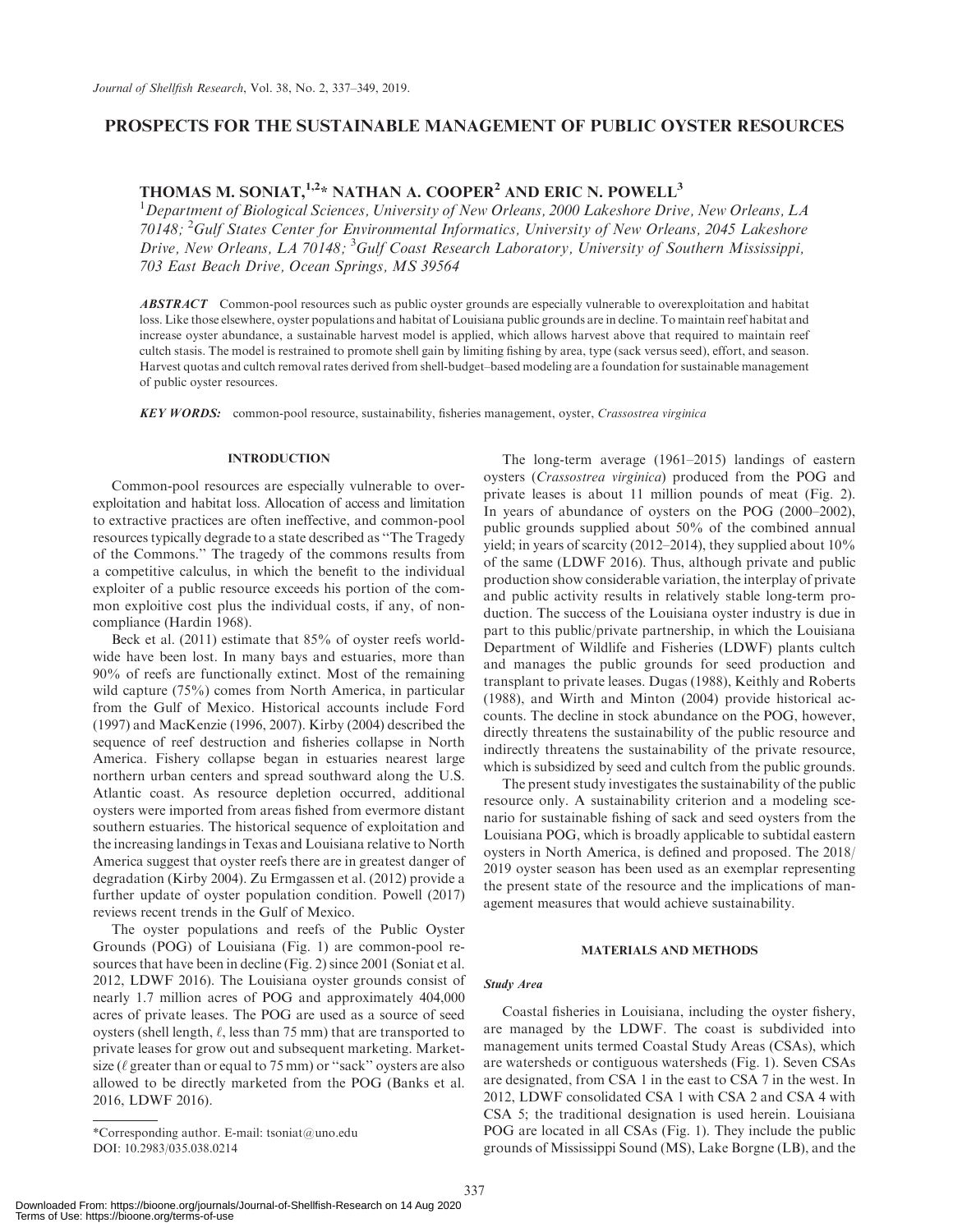

Figure 1. Boundaries of Louisiana Department of Wildlife and Fisheries (LDWF) Coastal Study Areas (CSA) and the location of Public Oyster Grounds (POG). POG are located in Lake Borgne (LB), Mississippi Sound (MS), Biloxi Marsh (BM), Breton Sound (BS), Barataria Bay (BB), Hackberry Bay (HB), Terrebonne Bay (TB), Sister Lake (SI), Lake Calcasieu (LC) and Sabine Lake (SL). The Mississippi River forms the boundary between CSA 2 and CSA 3. NO indicates the location of the City of New Orleans.

Biloxi Marsh (BM) in CSA 1; Breton Sound (BS) in CSA 2; Hackberry Bay (HB) and Barataria Bay (BB) in CSA 2; Terrebonne Bay (TB) in CSA 4; the Sister Lake (SI) area in CSA 5; Vermilion Bay (VB) in CSA 6; and Lake Calcasieu (LC) and the Louisiana portion of Sabine Lake (SL) in CSA 7. Location, CSA, and reef size are given in Table 7.

Oyster habitat in Louisiana is characterized by copious freshwater input, high turbidity, microtidal conditions, and shallow (1–4 m) water depth (Melancon et al. 1998). Intertidal oysters are found at the seaward edge of their local distribution, but are not commercially significant, are not sampled by the LDWF, and are not a part of the present study.

#### Stock Assessment

The LDWF conducts annual quantitative fisheriesindependent surveys on all POG. Divers remove oysters and surficial cultch from five grid samples  $(1.0 \text{ m}^2 \text{ or } 0.25 \text{ m}^2)$  at each reef (Table 7). Live oysters and boxes (dead oysters with articulated shells) are counted, measured, and assigned to 5-mm size



Figure 2. Abundance of seed and sack (market-size) oysters on Louisiana POG, 1982 to 2018. Surveys conducted by the LDWF. Data from SL, which is not open to fishing, are excluded.  $LTA = long-term average$ . One  $barrel =$  two Louisiana sacks (used with the permission of LDWF),

bins. (In the present study, oyster ''length'' is used in a fisheries context and is equivalent to standard height.) Oyster abundance on a reef is determined by multiplying mean oyster density by the reef acreage (Table 7). Details of sampling methodology, and interannual differences in assessed reef size and stock size are available as annual stock assessment reports (e.g., LDWF 2016).

#### Model Overview

Primary processes and linkages of the sustainable oyster fishing model are shown in Figure 3. Oyster size and number, and cultch type and density are primary inputs to the model. For each size group, mortality is simulated and new shell is added to the reef as the size-dependent carbonate contribution of dead oysters. Both mortality and growth are simulated as functions of oyster size, and environmental temperature (or season) and salinity. Fishing effort and season duration for seed and sack oysters are used to compute the number of sacks of oysters fished. For each cultch type (oyster shell, limestone, clamshell, hooked mussels, and concrete), the volume of cultch fished is determined, natural loss is calculated, and shell added via oyster mortality is credited to the reef cultch. The time step for the oyster and cultch calculations is one month. When calculations for all size classes of oysters, all cutch types, and all months are exhausted, the results are collected and a determination of sustainable harvest is made.

Details of model equations and processes are provided by Soniat et al. (2012). Model equations and parameters are provided in Table 1, whereas model constants and coefficients are shown in Table 2. Notable changes from previous model implementations (Soniat et al. 2012, 2014) include the addition of modified equations for size-specific growth and mortality as a function of water temperature and salinity (Lowe et al. 2017, 2018). Growth  $(\mathcal{G}_{sp})$  of spat ( $\ell$  < 25 mm) is

$$
\mathcal{G}_{\rm sp}(\ell, t) = -0.055 \times T_t^2 - 0.12 \times S_t^2 + 2.91 \times T_t - 26.18. \tag{1}
$$

Growth ( $\mathcal{G}_{se}$ ) of seed oysters ( $\ell \geq 25$  mm and <75 mm) is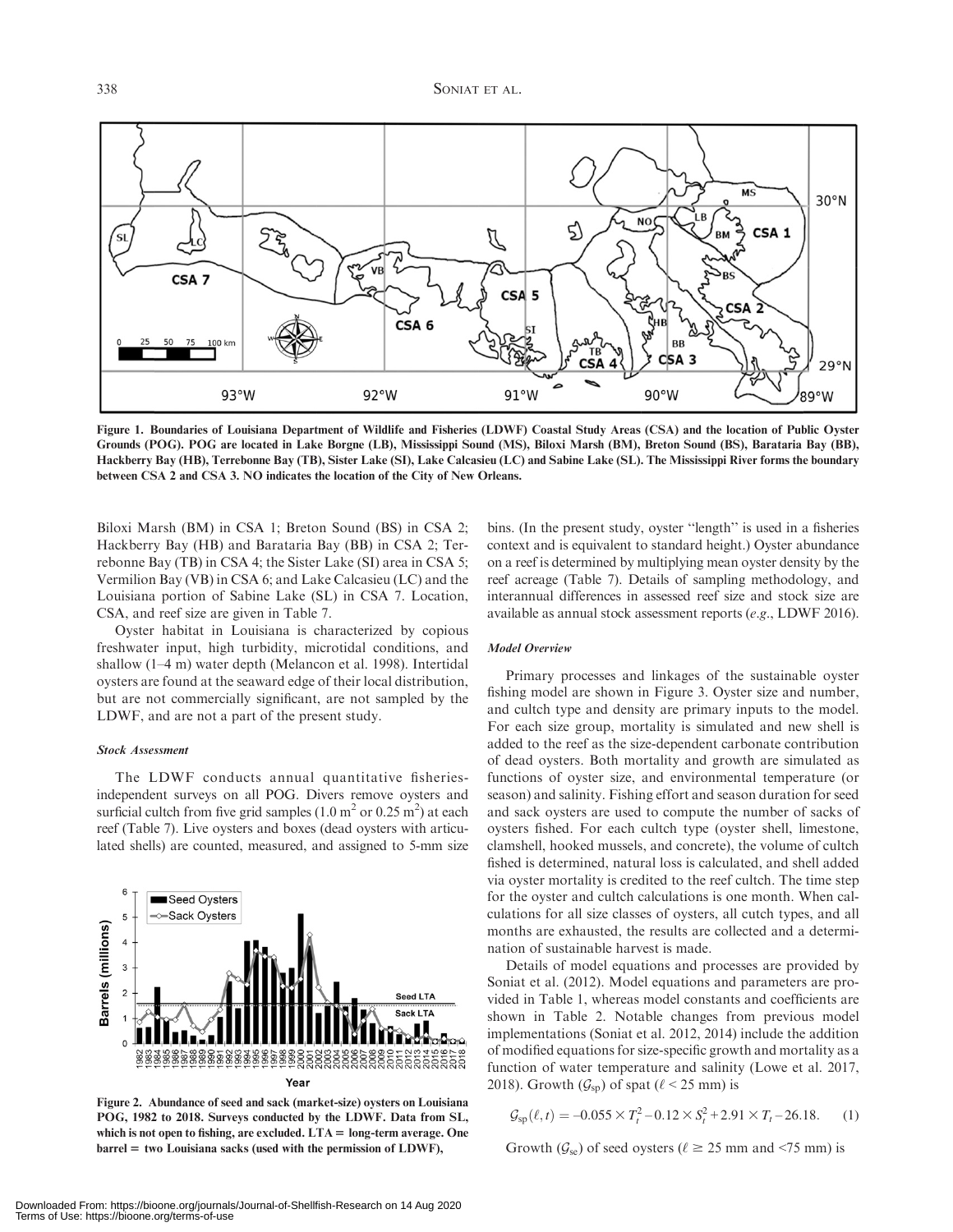

Figure 3. Schematic of major model processes.

$$
\mathcal{G}_{\rm se}(\ell, t) = -0.036 \times T_t^2 + 1.97 \times T_t + 0.012 \times S_t - 19.49. \tag{2}
$$

Growth  $(\mathcal{G}_{sa})$  of sack oysters ( $\ell \ge 75$  mm) is

$$
\mathcal{G}_{sa}(\ell, t) = -0.0074 \times T_t^2 - 0.0068 \times S_t^2 + 0.29 \times T_t + 0.22 \times S_t - 2.18.
$$
\n(3)

Lowe et al. (2017, 2018) were able to derive a mortality equation for sack oysters only. The monthly mortality fraction (M) for sack oysters is

$$
\mathcal{M}_{sa}(\ell, t) = 0.00095 \times T_t^2 + 0.0027 \times S_t^2 - 0.037
$$
  
× T\_t - 0.072 × S\_t + 0.78, (4)

where  $\ell$  is the oyster length (mm), t is the time,  $T_t$  is the temperature ( ${}^{\circ}$ C) at time t, and  $S_t$  is the salinity at time t. Mortality rates for spat and seed are parameterized as previously (Soniat et al. 2012, 2014) and are given in Table 1.

Spat growth (Eq. 1) is maximal at high  $T$  (>27.0°C) and high S  $(>=22)$ . Spat growth declines above 30 $^{\circ}$ C and is markedly reduced at T less than  $20^{\circ}$ C and S less than 15. Seed oyster growth (Eq. 2) is increased at  $T$  between 22 $\degree$ C and 30 $\degree$ C. Seed growth is maximal at a T of 27.8 °C and an S of 26.8, and declines at T greater than 30°C and at combinations of low T (<15°C) and low S (<15).

Growth of sack-sized oysters (Eq. 3) is maximized at lower  $T$  and S than that for spat and seed. Growth is reduced at the extremes of both  $T$  and  $S$ ; the most significant reduction occurs at  $T$  greater than  $30^{\circ}$ C and S less than 10. Mortality of sack oysters (Eq. 4) is minimal at a  $T$  of 17.1°C and an  $S$  of 12.4 (Lowe et al. 2017, 2018).

#### Temporal and Spatial Restrictions to Sack and Seed Fishing

In CSA 1, fishing was restricted to a November through February season with sack fishing evenly distributed across the season and seed fishing restricted to November. In CSA 2, sackonly fishing was allowed during a November through February season; effort there was evenly distributed. Coastal Study Area 3 was open to fishing for sack oysters from November through February with effort evenly distributed; sack fishing was allowed in November only. Fishing was not permitted in CSA 4 because of a lack of resource. Closure of CSA 5 is the result of a policy of biennial rotation, paired with contrapuntal openings in HB (CSA 3). The season in CSA 6 extended from November through March, with most of the sack effort and all of the seed effort exerted in March. Coastal Study Area 7 includes LC and SL (Fig. 1); where fishing is allowed, only sack fishing is permitted. Sack fishing in LC was allowed from November through February, with effort evenly distributed in those months.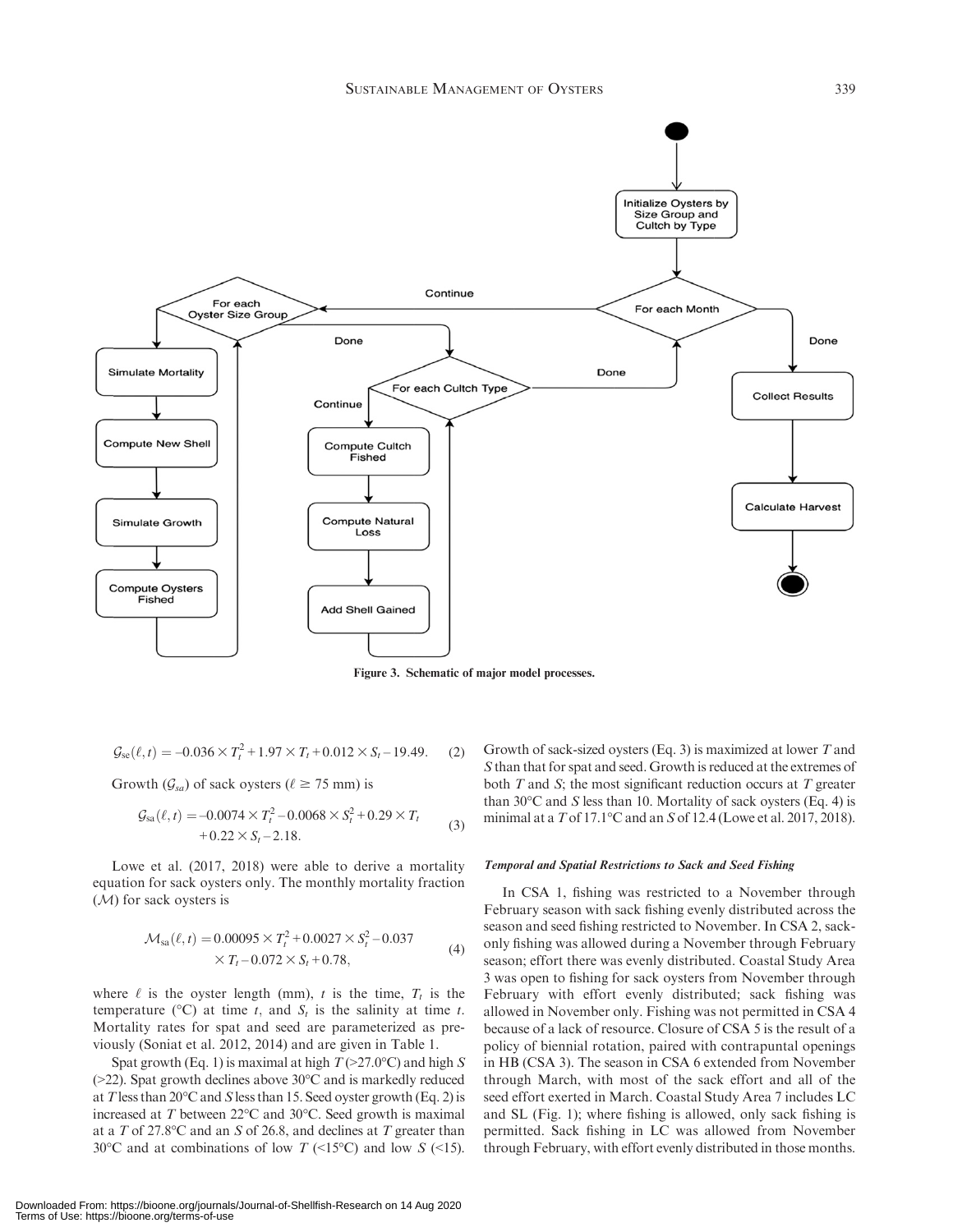### 340 SONIAT ET AL.

### TABLE 1.

### Model equations and parameters.

| <b>Equation</b>                                                                                                                                                                                                                                                                                                                                                                                                                     | Variables and comments                                                                                                                                                                                         |
|-------------------------------------------------------------------------------------------------------------------------------------------------------------------------------------------------------------------------------------------------------------------------------------------------------------------------------------------------------------------------------------------------------------------------------------|----------------------------------------------------------------------------------------------------------------------------------------------------------------------------------------------------------------|
| Initial number of oysters by size group,<br>$N_0(g) = \frac{1}{R} \sum_{n=1}^{R} \frac{OS_{r,g}}{A_r}$                                                                                                                                                                                                                                                                                                                              | g, oyster size group index<br>R, number of replicates sampled<br>$OS_{r,g}$ , oyster counts from data samples for<br>replicate $r$ of size group $g$<br>$A_r$ , area sampled (m <sup>2</sup> ) for replicate r |
| Initial cultch mass by cultch type,<br>$M_0(c) = \frac{1}{R} \sum_{r=1}^{R} \frac{CS_{r,c}}{A_r}$                                                                                                                                                                                                                                                                                                                                   | $c$ , cultch type index<br>R, number of replicates sampled<br>$CS_{r,g}$ , cultch mass (g) from data samples<br>for replicate $r$ of cultch type $c$                                                           |
| Mortality rate of spat and seed oysters,                                                                                                                                                                                                                                                                                                                                                                                            | $A_r$ , area sampled (m <sup>2</sup> ) for replicate r<br>$\ell$ , oyster length (mm)<br>$t$ , time<br>$mo_t$ , month (1–12) number corresponding                                                              |
| $k(\ell,t) = \begin{cases} m_{J,0} + m_{J,1} \times \sin\left(2\pi \times \frac{m_{O_I} - t_{avg}}{12}\right), & \ell \geq \ell_{\text{seed-Thresh}} \\ m_{A,0} + m_{A,1} \times \sin\left(2\pi \times \frac{m_{O_I} - t_{avg}}{12}\right), & \ell \geq \ell_{\text{seed-Thresh}} \end{cases}$                                                                                                                                      | to simulation time t                                                                                                                                                                                           |
| Monthly mortality fraction of market-sized oysters,                                                                                                                                                                                                                                                                                                                                                                                 | $\ell$ , oyster length (mm)                                                                                                                                                                                    |
| $\mathcal{M}(\ell, t) = 0.00095 \times T_t^2 + 0.0027 \times S_t^2 - 0.037 \times T_t - 0.072 \times S_t + 0.78$                                                                                                                                                                                                                                                                                                                    | $t$ , time<br>$T_t$ , temperature (°C), at time t<br>$S_t$ , salinity, at time t                                                                                                                               |
| General mortality fraction of oysters,                                                                                                                                                                                                                                                                                                                                                                                              | $\ell$ , oyster length (mm)                                                                                                                                                                                    |
| $m(\ell,t) = \begin{cases} 1-\exp[-k(\ell,t)/12], & \ell < \ell_{\text{Back-Thresh}} \\ \max[0.0, \mathcal{M}(\ell,t)], & \ell \geq \ell_{\text{Back-Thresh}} \end{cases}$                                                                                                                                                                                                                                                          | $t$ , time                                                                                                                                                                                                     |
| Growth,<br>TOWLII,<br>$\mathcal{G}(\ell, t) = \begin{cases} -0.055 \times T_t^2 - 0.12 \times S_t^2 + 2.91 \times T_t - 26.18, & \ell < \ell_{\text{seed-Thresh}} \\ -0.036 \times T_t^2 + 1.97 \times T_t + 0.012 \times S_t - 19.49, & \ell_{\text{seed-Thresh}} \leq \ell < \ell_{\text{Back-Thresh}} \\ -0.0074 \times T_t^2 - 0.0068 \times S_t^2 + 0.29 \times T_t + 0.22 \times S_t - 2.81, & \ell \geq \ell_{\text{Back-Th$ | $\ell$ , oyster length (mm)<br>$t$ , time<br>$T_t$ , temperature (°C), at time t                                                                                                                               |
| Length,<br>$\mathcal{L}(g,t) = \left\{ \begin{matrix} \text{L} \text{S}_g, & t=0 \\ \mathcal{L}(g,t-1) + \max[0.0, \mathcal{G}(\mathcal{L}\{g,t-1\},t)], & t \geq 1 \end{matrix} \right.$                                                                                                                                                                                                                                           | $S_t$ , salinity, at time t<br>g, oyster size group index<br>$t$ , time<br>$LS_g$ , original sampled size (mm) for size                                                                                        |
| Oyster volume, $V_{\text{oyster}}(\ell, N) = \frac{N \times V_{\text{Sack}}}{\text{OPS.} \times \ell^{\text{OPS}}}.$                                                                                                                                                                                                                                                                                                                | group g<br>$\ell$ , oyster length (mm)<br>N, number of oysters                                                                                                                                                 |
| Cultch volume,                                                                                                                                                                                                                                                                                                                                                                                                                      | $c$ , cultch type index                                                                                                                                                                                        |
| $V_{\text{cultch}}(c, M) = \frac{M}{d_{\text{c}} \times n_{\text{c}} \times V_{\text{Sult}}}$                                                                                                                                                                                                                                                                                                                                       | $M$ , mass of cultch (g)                                                                                                                                                                                       |
| Shell mass from dead oyster, $S_{\text{oyster}}(l) = M_A \times l^{M_B}$                                                                                                                                                                                                                                                                                                                                                            | $\ell$ , oyster length (mm)                                                                                                                                                                                    |
| Cultch dissolution fraction (monthly), $f_{loss}(c) = \left[1 - (1 - r_c)^{\frac{1}{12}}\right]$                                                                                                                                                                                                                                                                                                                                    | $c$ , cultch type index                                                                                                                                                                                        |
| Number of dead oysters (monthly), $D(g, t) = N(g, t-1) \times m[L(g, t), t]$                                                                                                                                                                                                                                                                                                                                                        | g, oyster size group index<br>$t$ , time                                                                                                                                                                       |
| Number of oysters,                                                                                                                                                                                                                                                                                                                                                                                                                  | g, oyster size group index<br>$t$ , time                                                                                                                                                                       |
| $N(g,t) = \begin{cases} N_0(g) & N_0(g) \ N(g,t-1) - D(g,t) \times [1 - f_{\text{SLO}}(\mathcal{L}(g,t),t)] \times [1 - f_{\text{SLO}}(\mathcal{L}(g,t),t)] \end{cases}$<br>$t = 0$<br>$t \geq 1$                                                                                                                                                                                                                                   | $f_{se,o}(\ell, t)$ , effective fishing fraction of<br>oysters of length $\ell$ due to seeding at<br>time $t$                                                                                                  |
|                                                                                                                                                                                                                                                                                                                                                                                                                                     | $f_{\text{sa},o}(\ell,t)$ , effective fishing fraction of<br>oysters of length $\ell$ due to sacking at<br>time $t$                                                                                            |
| Cultch gain (from oyster mortality), $M_{\text{gain}}(c,t) = \begin{cases} \sum_{g \in G} D(g,t) \times S_{\text{oyster}}(\mathcal{L}(g,t)), & c = C_{\text{bs}} \\ 0.0, & \text{otherwise} \end{cases}$                                                                                                                                                                                                                            | G, total set of oyster size groups<br>$C_{\text{bs}}$ , the cultch type index corresponding to<br>oyster shell                                                                                                 |
| Cultch mass, $M(c, t) = \begin{cases} M_0(c) & t = 0\\ [M(c, t-1) \times (1 - f_{\text{loss}}(c)) + M_{\text{gain}}(c, t)] \times [1 - f_{\text{sec}}(c, t)] & t \ge 1 \end{cases}$<br>$t = 0$                                                                                                                                                                                                                                      | $c$ , cultch type index<br>$t$ , time<br>$f_{se,c}(c, t)$ , effective fishing fraction of cultch<br>of type $c$ due to seeding at time $t$                                                                     |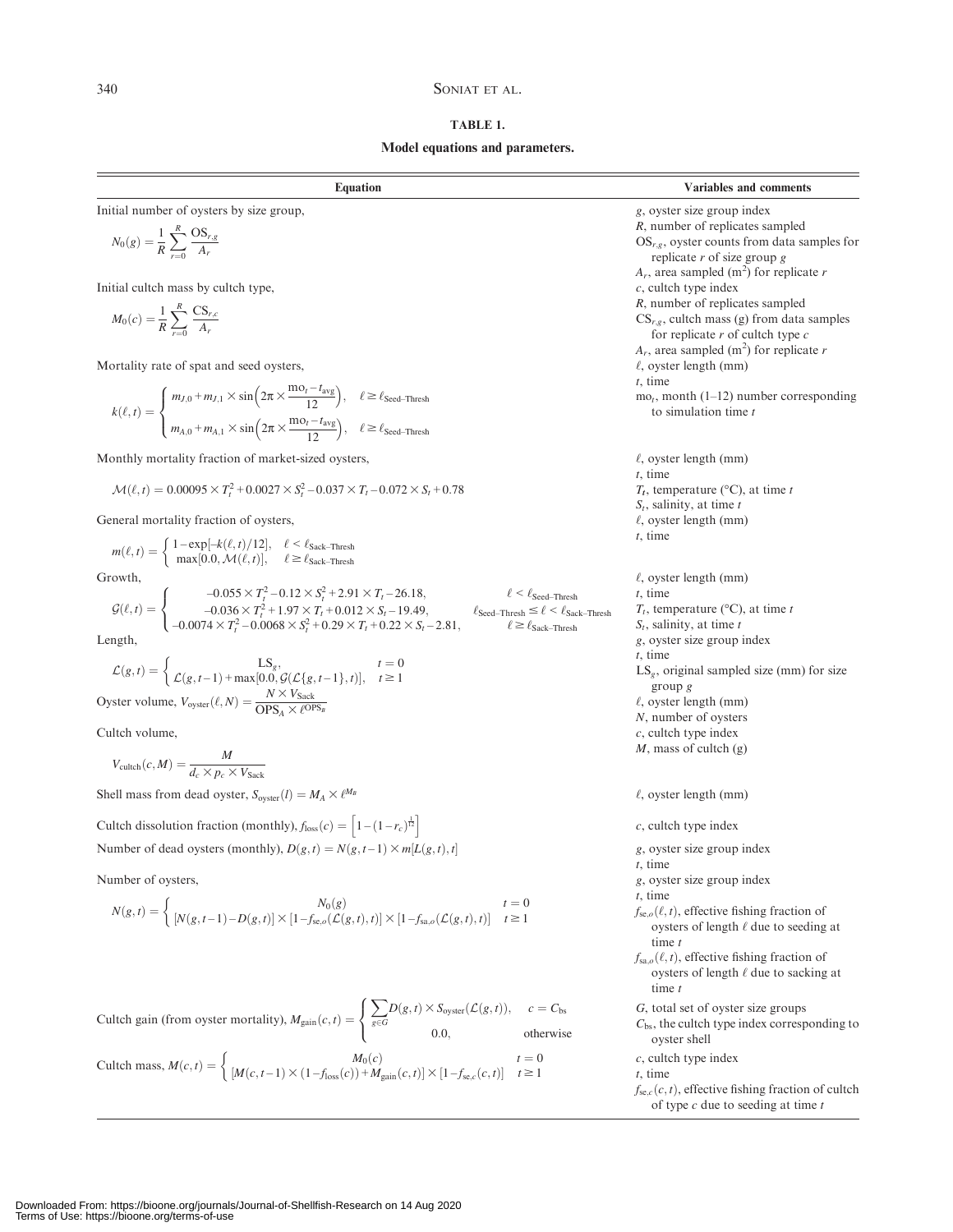#### TABLE 2.

#### Model constants and coefficients.

| Constant                 | <b>Definition</b>                 |             |           | Value               |               |          | Units          |
|--------------------------|-----------------------------------|-------------|-----------|---------------------|---------------|----------|----------------|
| Length                   |                                   |             |           |                     |               |          |                |
| $L$ Seed–Thresh          | Minimum size of seed-sized oyster |             |           | 25.0                |               |          | mm             |
| $L_{\text{Sack-Thresh}}$ | Minimum size of sack-sized oyster |             |           | 75.0                |               |          | mm             |
| Mortality                |                                   |             |           |                     |               |          |                |
| $m_{J,0}$                | Juvenile mortality coefficient    |             |           | 1.203972804         |               |          |                |
| $m_{J,1}$                | Juvenile mortality exponent       |             |           | 1.1                 |               |          |                |
| $m_{A,0}$                | Adult mortality coefficient       | 0.510825624 |           |                     |               |          |                |
| $m_{A,1}$                | Adult mortality exponent          |             |           | 0.41                |               |          |                |
| $t_{\rm avg}$            | Month of average mortality        |             |           | 6                   |               |          | Month $(1-12)$ |
| Conversions              |                                   |             |           |                     |               |          |                |
| $V_{\text{Sack}}$        | Oyster sack capacity              |             |           | 52.85               |               |          | L              |
| OPS <sub>4</sub>         | Oysters-per-sack coefficient      |             |           | $1.767\times10^{8}$ |               |          |                |
| $OPS_R$                  | Oysters-per-sack exponent         |             |           | $-2.926$            |               |          |                |
| $M_A$                    | Oyster shell mass coefficient     |             |           | 0.0004              |               |          |                |
| $M_B$                    | Oyster shell mass exponent        |             |           | 2.8213              |               |          |                |
| Cultch properties        |                                   | Oystershell | Limestone | Clamshell           | Hooked mussel | Concrete |                |
| $d_c$                    | Cultch density                    | 2,200       | 2,518     | 2,286               | 1,667         | 2,285    | g/L            |
| $p_c$                    | Cultch packing coefficient        | 0.590       | 0.571     | 0.425               | 0.258         | 0.531    |                |
| $r_c$                    | Cultch annual loss rate           | 0.1         | 0.01      | 0.3                 | 0.8           | 0.001    |                |

Sabine Lake is never open to fishing and is thus not included in the present simulations (Tables 3 and 4).

#### Simulation Scenarios

The simulations of sustainable harvest require as input a prescribed fishing season, fishing location, sack and seed fishing pressures (Table 3), and the proportion of sack to seed fishing (Table 4). Monthly mean  $T$  from central coastal Louisiana is used to construct a look-up table (Table 5) that is applied to all reefs. Mean monthly T varies from  $11^{\circ}$ C in January to 29 $^{\circ}$ C in July and August. Three monthly S profiles (Melancon et al. 1998) are used in simulations for all reefs, providing low (annual mean  $S = 8.8$ ), moderate (annual mean  $S = 14.4$ ), and high (annual mean  $S = 20.7$ ) salinity scenarios (Table 6).

A no-net-cultch-loss (NNCL) reference point is used as the endpoint for simulations. That is, when cultch density in the simulation equals the original (stock assessment) density, the simulation ceases. Initial simulations are conducted without fishing. If without fishing the reef loses cultch, it is considered "not fishable" (Table 7), and no further simulations are conducted. Such reefs have an insufficient density of oysters needed to support reef stasis, much less carbonate removal by fishing. ''Fishable reefs'' are further simulated to determine sustainable harvest, using the NNCL reference point. In some cases, the model achieves NNCL and the simulation is solved; in other cases, the simulation exhausts a priori constraints (fishing season, sack and seed pressures, and proportion of sack to seed fishing) before reaching NNCL (Table 7). Such reefs have a net cultch gain. Both conditions are considered sustainable.

Sack and seed fishing pressures for each CSA, based on recent fishing pressures (percent in effort/month).

| <b>CSA</b>   | Sack/Seed | September | October  | November | <b>December</b> | <b>January</b> | February | March | April |
|--------------|-----------|-----------|----------|----------|-----------------|----------------|----------|-------|-------|
|              | Sack      |           | $\Omega$ | 25       | 25              | 25             | 25       |       |       |
|              | Seed      |           |          | 100      |                 |                |          |       |       |
|              | Sack      |           |          | 25       | 25              | 25             | 25       |       |       |
|              | Seed      |           |          |          |                 |                |          |       |       |
|              | Sack      |           |          | 25       | 25              | 25             | 25       |       |       |
|              | Seed      |           |          | 100      |                 |                |          |       |       |
| 4            | Sack      |           |          |          |                 |                |          |       |       |
|              | Seed      |           |          |          |                 |                |          |       |       |
|              | Sack      |           |          |          |                 |                |          |       |       |
|              | Seed      |           |          |          |                 |                |          |       |       |
| <sub>(</sub> | Sack      |           |          |          |                 |                |          | 80    |       |
|              | Seed      |           |          |          |                 |                |          | 100   |       |
|              | Sack      |           |          | 25       | 25              | 25             | 25       |       |       |
|              | Seed      |           |          |          |                 |                |          |       |       |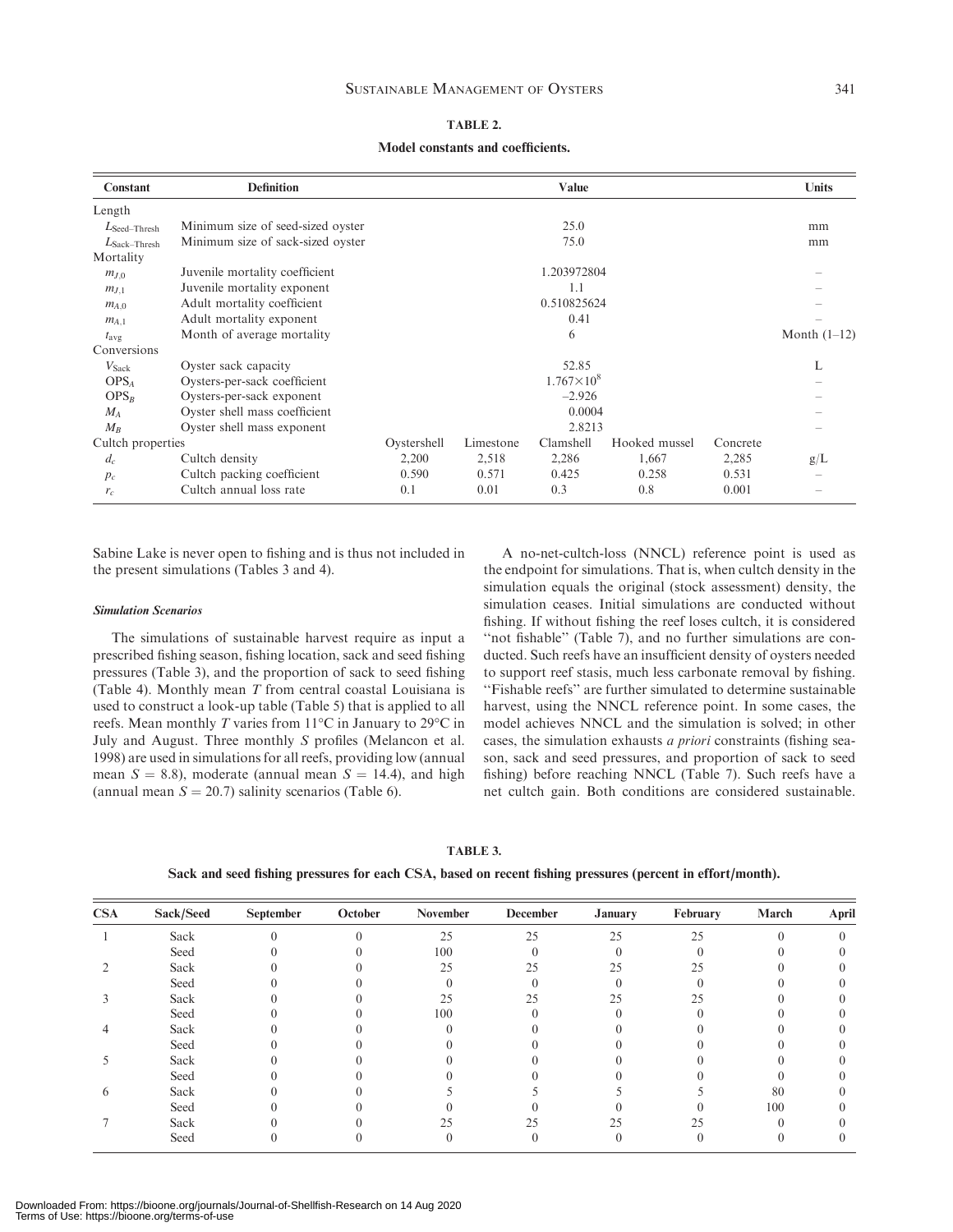#### TABLE 4.

The proportion (percent) of seed fishing to sack fishing in 2018 for each CSA.

| <b>CSA</b> | <b>Seed</b>      | <b>Sack</b>      |
|------------|------------------|------------------|
|            | 10               | 90               |
|            | $\Omega$         | 100              |
| 3          | 10               | 90               |
|            | $\left( \right)$ | $\Omega$         |
|            |                  | $\left( \right)$ |
| 6          | 90               | 10               |
|            |                  | 100              |

TABLE 6.

Monthly mean salinities for low-, moderate-, and high-salinity years, and annual mean salinities (from Melancon et al. 1998).

| <b>Month</b> | Low salinity | <b>Moderate salinity</b> | <b>High salinity</b> |
|--------------|--------------|--------------------------|----------------------|
| January      | 9.8          | 18.3                     | 18.8                 |
| February     | 9.0          | 15.0                     | 21.8                 |
| March        | 7.3          | 15.3                     | 20.5                 |
| April        | 6.5          | 13.8                     | 22.3                 |
| May          | 7.3          | 12.8                     | 21.8                 |
| June         | 9.0          | 12.8                     | 17.8                 |
| July         | 5.5          | 11.3                     | 16.3                 |
| August       | 7.3          | 11.0                     | 18.5                 |
| September    | 9.0          | 14.0                     | 19.3                 |
| October      | 11.8         | 16.0                     | 23.0                 |
| November     | 12.3         | 16.3                     | 23.8                 |
| December     | 11.5         | 16.0                     | 25.0                 |
| Annual mean  | 8.8          | 14.4                     | 20.7                 |

Sustainable harvests of sack and seed are determined by reef for the three S scenarios (Table 7); sustainable harvests from reefs within a CSA are summed to give CSA totals, and CSA totals are summed for statewide totals (Table 8).

#### **RESULTS**

Sustainable harvests by reef are shown in Table 7. Of 84 reefs, 62 showed no possible sustainable harvest of seed or sack oysters under any S scenario (high, moderate, and low). Four reefs showed a sustainable harvest under some S scenarios (Hackberry 2008 Cultch Plant, low S, moderate S; Hackberry 2012 Cultch Plant, moderate S; Highspot Reef, low S; and Middle Reef, low S, moderate S). Eighteen reefs, just 21.4% of the total, showed sustainable harvest of seed or sack oysters under all S scenarios.

In CSA 1, a sustainable harvest of seed oysters (abbreviated hereafter as  $H_{\text{SE}}$ ) and sack oysters (abbreviated hereafter as  $H<sub>SA</sub>$ ) was available (Table 7). For the low S regime,  $H<sub>SE</sub>$  and  $H<sub>SA</sub>$  were 7,324 and 28,757 sacks, respectively. For the moderate S regime,  $H_{\text{SE}}$  was 6,681 sacks and  $H_{\text{SA}}$  was 36,217 sacks. Under high S conditions,  $H_{\text{SE}}$  was 5,968 sacks, whereas  $H_{\text{SA}}$ was 9,018 sacks. In CSA 2, a sustainable harvest of sack or seed was not possible on any reef. Coastal Study Area 3 supported a small sustainable harvest—an  $H_{\text{SE}}$  of 473 sacks and an  $H_{\text{SA}}$  of 1,039 sacks at low S, an  $H_{\text{SE}}$  of 374 sacks and an  $H_{\text{SA}}$  of 1,057

#### TABLE 5.

#### Mean monthly water temperatures from Eugene Island, central coastal Louisiana. Data from [https://www.](https://www.currentresults.com/Oceans/Temperature/louisiana-alabama-average-water-temperature.php#c) [currentresults.com/Oceans/Temperature/louisiana-alabama](https://www.currentresults.com/Oceans/Temperature/louisiana-alabama-average-water-temperature.php#c)[average-water-temperature.php#c](https://www.currentresults.com/Oceans/Temperature/louisiana-alabama-average-water-temperature.php#c).

| <b>Month</b> | Temperature $(^{\circ}C)$ |
|--------------|---------------------------|
| January      | 11                        |
| February     | 12                        |
| March        | 16                        |
| April        | 20                        |
| May          | 24                        |
| June         | 28                        |
| July         | 29                        |
| August       | 29                        |
| September    | 28                        |
| October      | 23                        |
| November     | 17                        |
| December     | 13                        |

Downloaded From: https://bioone.org/journals/Journal-of-Shellfish-Research on 14 Aug 2020 Terms of Use: https://bioone.org/terms-of-use

sacks at moderate S, and an  $H_{\text{SE}}$  of 409 sacks and an  $H_{\text{SA}}$  of 242 sacks at high S. No fishing was scheduled in 2018/2019 in CSAs 4 and 5 (see Methods and Table 4), and so no simulations were run. In CSA 6, applying the low S scenario,  $H_{\text{SE}}$  was 3,680 sacks and  $H<sub>SA</sub>$  was 43 sacks. Applying the moderate S scenario,  $H<sub>SE</sub>$ was 1,526 sacks and  $H<sub>SA</sub>$  was 3 sacks. No sustainable harvest was available under the high S scenario. No seed fishing is allowed in CSA 7 (see Methods and Table 4), and so simulations were carried out for sack fishing only. The low S regime estimate yielded an  $H<sub>SA</sub>$  of 91,147 sacks, the moderate S regime estimate an  $H<sub>SA</sub>$  of 133,339 sacks, and the high S regime estimate an  $H<sub>SA</sub>$ of 41,095 sacks. Thus, for 2018/2019, CSA 1 provides the greatest sustainable harvest of seed oysters, whereas the greatest sustainable harvest of sack oysters is available in CSA 7.

Total sustainable harvests projected for 2018/2019 under the NNCL definition of sustainability are presented as the sum of harvests from all CSAs for each S regime (Table 8). For low S, the  $H_{\text{SE}}$  was 11,477 sacks and  $H_{\text{SA}}$  was 120,986 sacks. For moderate S,  $H_{\text{SE}}$  was 8,581 sacks and  $H_{\text{SA}}$  was 170,616 sacks. For high S,  $H_{\text{SE}}$  was 6,377 sacks and  $H_{\text{SA}}$  was 50,355 sacks. Thus, the maximum  $H_{\text{SE}}$  was achieved at low S, whereas the maximum  $H<sub>SA</sub>$  was achieved at moderate S. Seed harvests varied among  $S$  regimes by a factor of about 1.8, whereas comparable sack harvests varied by a factor of about 3.4. Regardless, the total projected sustainable landings are well below the historical mean (Fig. 2).

#### DISCUSSION

Harvests were projected for the 2018/2019 season under the NNCL definition of sustainability. Statewide, 62 of 84 reefs considered herein showed no sustainable harvest under any S regime. Stock sizes of seed and sack oysters in 2018 are at historic lows—well below long-term averages—and continue a declining trend apparent since 2000 (Fig. 2). Soniat et al. (2012) applied shell-budget modeling for a retrospective analysis of the POG of CSA 2. They determined the extent to which actual harvest exceeded sustainable (simulated) harvest. From 1999 to 2009, sustainable harvests of sack and/or seed oysters were exceeded in 2002 to 2005 and 2007 to 2008. The greatest estimated sustainable harvest in CSA 2 was 816,468 sacks of seed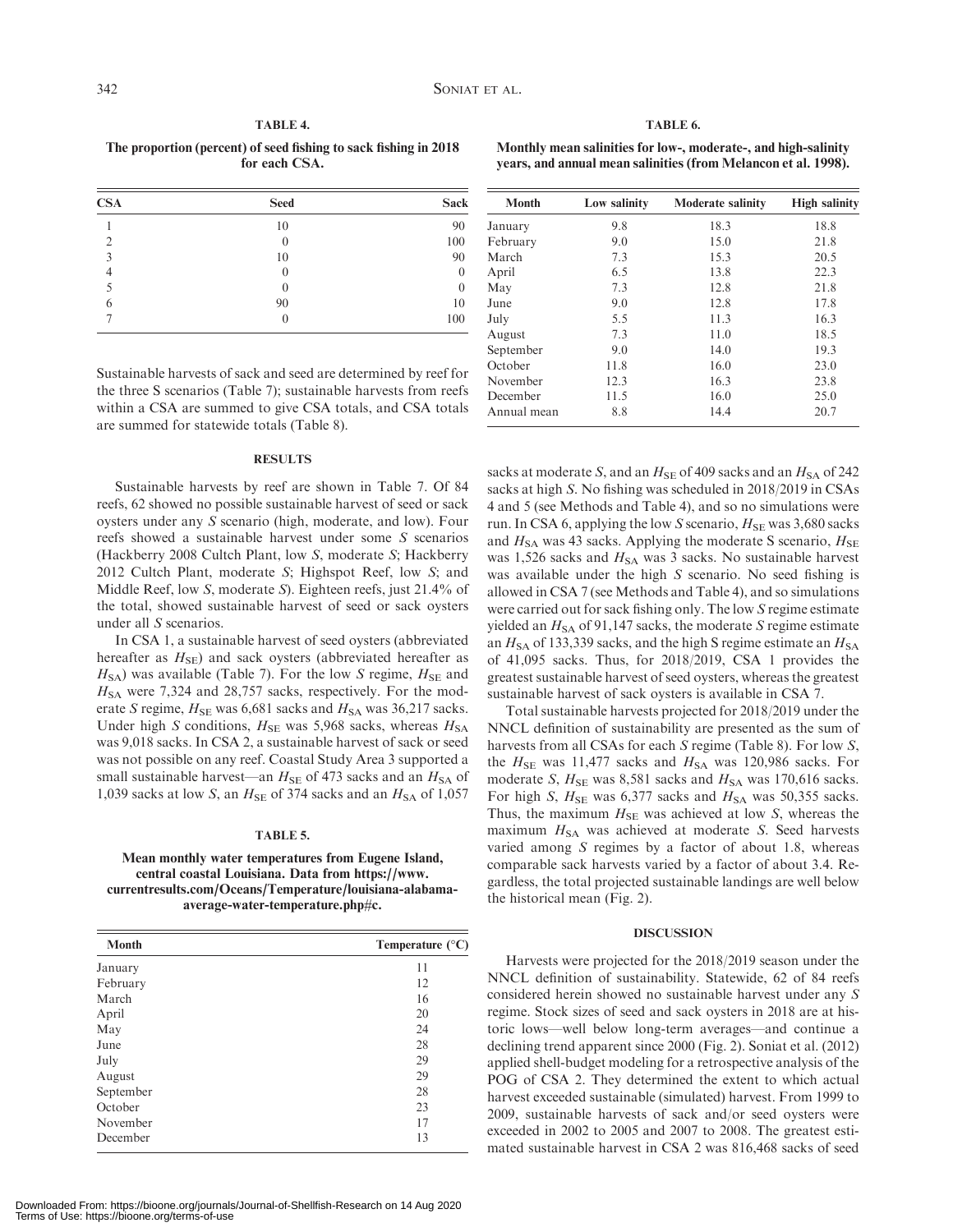#### SUSTAINABLE MANAGEMENT OF OYSTERS 343

#### TABLE 7.

Reef location, size (acres), and sustainable harvest estimates for the 2018/2019 season. Location of reefs by CSA/region of POG, and latitude/longitude. Public Oyster Grounds are in Mississippi Sound (MS), the Biloxi Marsh (BM), Breton Sound (BS), Hackberry Bay (HB), Barataria Bay (BB), Terrebonne Bay (TB), the Sister Lake (SI) area, Vermilion Bay (VB) and Lake Calcasieu (LC). Oyster density (O) is in numbers per m<sup>2</sup>. Cultch mass (C) is in g per m<sup>2</sup>. Harvest of seed and sack (market-sized) oysters is in sacks. The subscript A indicates initial conditions, whereas the subscript B indicates post-simulation conditions. Reefs that are ''not fishable'' as defined in the text are indicated. No initial oysters (no init. oysters), no initial substrate (no init. subst.), and no oysters or substrate (no resource) are indicated. Simulations can be sustainable with conditions, (Sust. w/cond.), in which fishing constraints are fulfilled before reaching the no-net-cultch (NNCL) loss standard or ''solved'', in which the NNCL standard is met. Salinity conditions (S) are low, moderate (mod.), or high as indicated in Table 6. CP, cultch plant; SP, shell plant.

| <b>Reef</b>          | Acreage | Latitude | Longitude   | $O_A$            | $C_A$          | <b>Status</b>    | $O_B$            | $C_R$            | $H_{\rm SE}$     | $H_{\rm SA}$     | S           |
|----------------------|---------|----------|-------------|------------------|----------------|------------------|------------------|------------------|------------------|------------------|-------------|
| $CSA$ $1/MS$         |         |          |             |                  |                |                  |                  |                  |                  |                  |             |
| Cabbage              | 1.804   | 30.15306 | $-89.22556$ | 0.6              | 2,874          | Not fishable     | 0.2              | 2,594            | $\overline{0}$   | $\theta$         | Low         |
|                      |         |          |             |                  |                | Not fishable     | 0.3              | 2,588            | $\boldsymbol{0}$ | $\overline{0}$   | Mod.        |
|                      |         |          |             |                  |                | Not fishable     | 0.3              | 2,588            | $\boldsymbol{0}$ | $\theta$         | High        |
| <b>Grand Banks</b>   | 1,066   | 30.14778 | $-89.36028$ | 12.2             | 4,715          | Not fishable     | 3.7              | 4,514            | $\boldsymbol{0}$ | $\theta$         | Low         |
|                      |         |          |             |                  |                | Not fishable     | 4.7              | 4,413            | $\boldsymbol{0}$ | $\theta$         | Mod.        |
|                      |         |          |             |                  |                | Not fishable     | 5.1              | 4,338            | $\boldsymbol{0}$ | $\theta$         | High        |
| <b>Grand Pass</b>    | 1,804   | 30.14278 | $-89.23972$ | $\boldsymbol{0}$ | 1,871          | No init. oysters | $\overline{0}$   | 1,684            | $\overline{0}$   | $\theta$         | Low         |
|                      |         |          |             |                  |                | No init. oysters | $\mathbf{0}$     | 1,684            | $\overline{0}$   | $\theta$         | Mod.        |
|                      |         |          |             |                  |                | No init. oysters | $\boldsymbol{0}$ | 1,684            | $\boldsymbol{0}$ | $\theta$         | High        |
| Grassy               | 1,066   | 30.15    | $-89.46667$ | 2                | 154            | Sust. w/cond.    | $\boldsymbol{0}$ | 218              | 3,675            | 14,685           | Low         |
|                      |         |          |             |                  |                | Solved           | $\boldsymbol{0}$ | 154              | 3,232            | 24,854           | Mod.        |
|                      |         |          |             |                  |                | Sust. w/cond.    | 0.2              | 281              | 3,412            | 7,000            | High        |
| Halfmoon             | 1,066   | 30.11944 | $-89.43194$ | 0.6              | $\theta$       | No init. subst.  | $\overline{0}$   | 9                | 512              | 3,693            | Low         |
|                      |         |          |             |                  |                | No init. subst.  | $\boldsymbol{0}$ | 16               | 452              | 2,783            | Mod.        |
|                      |         |          |             |                  |                | No init. subst.  | 0.2              | 17               | 305              | 547              | High        |
| Millenium            | 1,066   | 30.11278 | $-89.44611$ | $\mathbf{0}$     | $\theta$       | No resources     | $\overline{0}$   | $\theta$         | $\overline{0}$   | $\theta$         | Low         |
|                      |         |          |             |                  |                | No resources     | $\boldsymbol{0}$ | $\boldsymbol{0}$ | $\boldsymbol{0}$ | $\overline{0}$   | Mod.        |
|                      |         |          |             |                  |                | No resources     | $\boldsymbol{0}$ | $\overline{0}$   | $\boldsymbol{0}$ | $\mathbf{0}$     | High        |
| Petit                | 1,066   | 30.09806 | $-89.47889$ | 0.4              | $\theta$       | No init. subst.  | $\overline{0}$   | 11               | 410              | 2,523            | Low         |
|                      |         |          |             |                  |                | No init. subst.  | $\boldsymbol{0}$ | $\overline{4}$   | 451              | 3,366            | Mod.        |
|                      |         |          |             |                  |                | No init. subst.  | 0.1              | 21               | 349              | 667              | High        |
| Round Island 2011 CP | 291     | 30.11974 | $-89.45672$ | 10.4             | 619            | Sust. w/cond.    | 0.6              | 717              | 3,208            | 13,289           | Low         |
|                      |         |          |             |                  |                | Sust. w/cond.    | 2.1              | 656              | 3,022            | 10,877           | Mod.        |
|                      |         |          |             |                  |                | Sust. w/cond.    | 4.1              | 745              | 2,449            | 1,998            | High        |
| CSA 1/BM             |         |          |             |                  |                |                  |                  |                  |                  |                  |             |
| Holmes               | 1,592   | 29.93833 | $-89.20667$ | $\boldsymbol{0}$ | $\overline{0}$ | No resources     | $\overline{0}$   | $\mathbf{0}$     | $\boldsymbol{0}$ | $\theta$         | Low         |
|                      |         |          |             |                  |                | No resources     | $\boldsymbol{0}$ | $\theta$         | $\boldsymbol{0}$ | $\boldsymbol{0}$ | Mod.        |
|                      |         |          |             |                  |                | No resources     | $\theta$         | $\mathbf{0}$     | $\overline{0}$   | $\Omega$         | High        |
| Johnson Bayou        | 200     | 30.0875  | $-89.31083$ | $\overline{0}$   | $\theta$       | No resources     | $\boldsymbol{0}$ | $\overline{0}$   | $\boldsymbol{0}$ | $\theta$         | Low         |
|                      |         |          |             |                  |                | No resources     | $\boldsymbol{0}$ | $\theta$         | $\boldsymbol{0}$ | $\theta$         | Mod.        |
|                      |         |          |             |                  |                | No resources     | $\boldsymbol{0}$ | $\mathbf{0}$     | $\overline{0}$   | $\overline{0}$   | High        |
| Martin               | 1,592   | 29.96    | $-89.20833$ | $\boldsymbol{0}$ | $\theta$       | No resources     | $\boldsymbol{0}$ | $\mathbf{0}$     | $\boldsymbol{0}$ | $\theta$         | Low         |
|                      |         |          |             |                  |                | No resources     | $\boldsymbol{0}$ | $\theta$         | $\boldsymbol{0}$ | $\theta$         | Mod.        |
|                      |         |          |             |                  |                | No resources     | $\overline{0}$   | $\theta$         | $\overline{0}$   | $\theta$         | High        |
| Morgan Harbor        | 2,954   | 29.79583 | $-89.32861$ | $\boldsymbol{0}$ | $\theta$       | No resources     | $\boldsymbol{0}$ | $\mathbf{0}$     | $\boldsymbol{0}$ | $\theta$         | Low         |
|                      |         |          |             |                  |                | No resources     | $\boldsymbol{0}$ | $\theta$         | $\boldsymbol{0}$ | $\theta$         | Mod.        |
|                      |         |          |             |                  |                | No resources     | $\overline{0}$   | $\theta$         | $\overline{0}$   | $\theta$         | High        |
| Drum Bay             | 1,596   | 29.88861 | $-89.29194$ | 1.6              | 1,939          | Not fishable     | 0.3              | 1,844            | $\boldsymbol{0}$ | $\overline{0}$   | Low         |
|                      |         |          |             |                  |                | Not fishable     | 0.6              | 1,832            | $\boldsymbol{0}$ | $\theta$         | Mod.        |
|                      |         |          |             |                  |                | Not fishable     | 0.7              | 1,800            | $\overline{0}$   | $\theta$         | High        |
| East Karako          | 1,020   | 30.02    | $-89.23389$ | $\boldsymbol{0}$ | 2,052          | No init. oysters | $\mathbf{0}$     | 1,847            | $\boldsymbol{0}$ | $\theta$         | Low         |
|                      |         |          |             |                  |                | No init. oysters | $\boldsymbol{0}$ | 1,847            | $\boldsymbol{0}$ | $\Omega$         | Mod.        |
|                      |         |          |             |                  |                | No init. oysters | $\boldsymbol{0}$ | 1,847            | $\overline{0}$   | $\theta$         | High        |
| Three Mile           | 1,020   | 30.03917 | $-89.35278$ | 0.4              | 345            | Not fishable     | 0.1              | 325              | $\overline{0}$   | $\theta$         | Low         |
|                      |         |          |             |                  |                | Not fishable     | 0.2              | 314              | $\boldsymbol{0}$ | $\theta$         | Mod.        |
|                      |         |          |             |                  |                | Not fishable     | 0.2              | 313              | $\overline{0}$   | $\theta$         |             |
| Shell Point          |         |          |             | 6.6              |                |                  |                  | 5,546            |                  |                  | High        |
|                      | 47      | 30.02306 | $-89.35194$ |                  | 5,546          | Solved           | 0.6              |                  | 441              | 783<br>486       | Low<br>Mod. |
|                      |         |          |             |                  |                | Solved           | 1.2              | 5,546            | 427              |                  |             |
|                      |         |          |             |                  |                | Solved           | 3.2              | 5,546            | 107              | 20               | High        |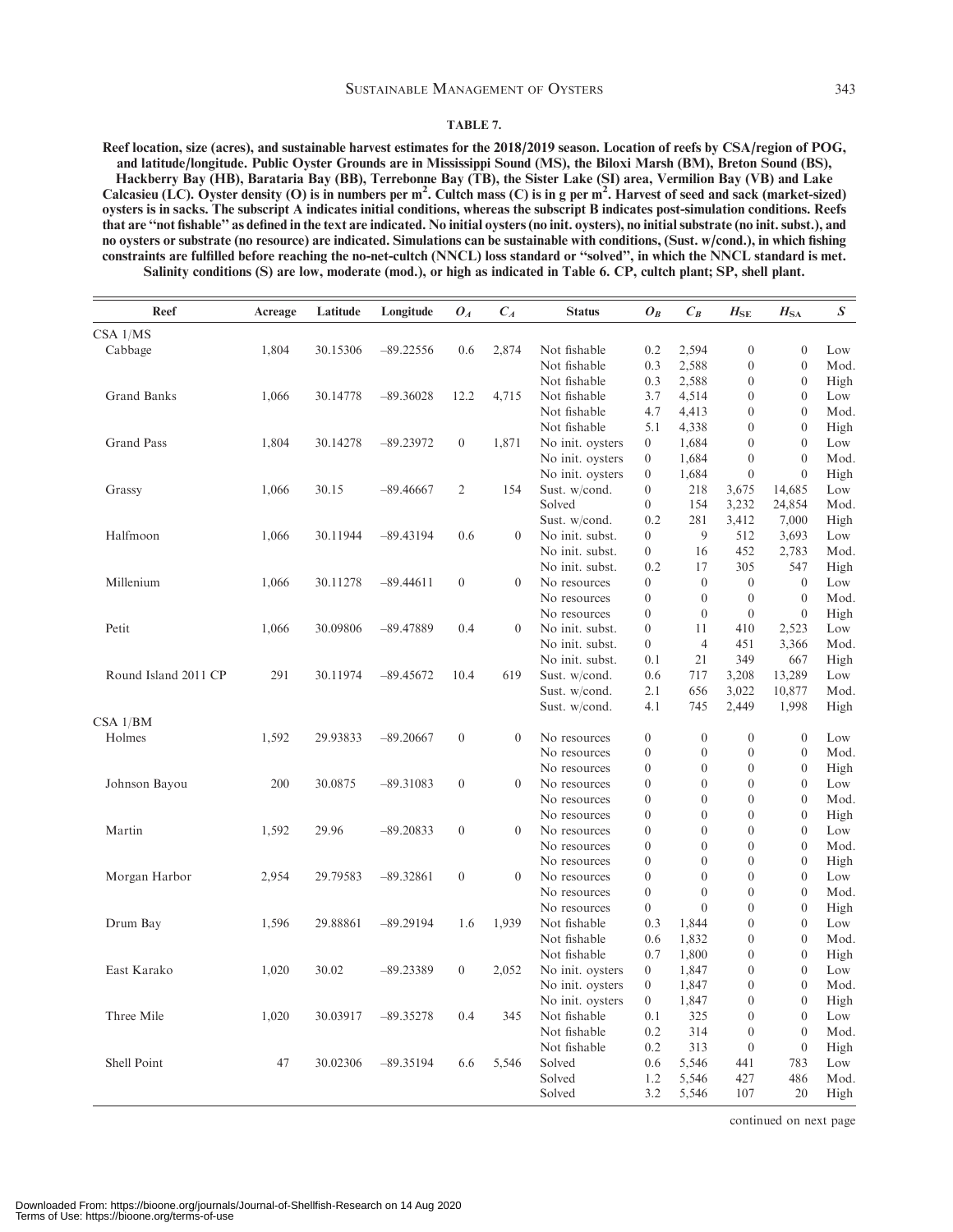### TABLE 7. continued

| Reef                 | Acreage | Latitude | Longitude   | $O_{A}$          | $C_A$        | <b>Status</b>    | $O_B$                                | $C_B$                   | $H_{\rm SE}$                         | $H_{\rm SA}$                     | $\boldsymbol{S}$ |
|----------------------|---------|----------|-------------|------------------|--------------|------------------|--------------------------------------|-------------------------|--------------------------------------|----------------------------------|------------------|
| Turkey Bayou         | 1,804   | 30.10472 | $-89.29861$ | $\boldsymbol{0}$ | 43           | No init. oysters | $\boldsymbol{0}$                     | 30                      | $\boldsymbol{0}$                     | $\boldsymbol{0}$                 | Low              |
|                      |         |          |             |                  |              | No init. oysters | $\boldsymbol{0}$                     | 30                      | $\boldsymbol{0}$                     | $\mathbf{0}$                     | Mod.             |
|                      |         |          |             |                  |              | No init. oysters | $\boldsymbol{0}$                     | 30                      | $\boldsymbol{0}$                     | $\mathbf{0}$                     | High             |
| West Karako          | 1,020   | 30.01194 | $-89.28306$ | $\overline{0}$   | 1,076        | No init. oysters | $\boldsymbol{0}$                     | 929                     | $\boldsymbol{0}$                     | $\theta$                         | Low              |
|                      |         |          |             |                  |              | No init. oysters | $\boldsymbol{0}$                     | 929                     | $\boldsymbol{0}$                     | $\theta$                         | Mod.             |
|                      |         |          |             |                  |              | No init. oysters | $\boldsymbol{0}$                     | 929                     | $\boldsymbol{0}$                     | $\theta$                         | High             |
| CSA 2/BS             |         |          |             |                  |              |                  |                                      |                         |                                      |                                  |                  |
| Lonesome 2009 CP     | 243     | 29.60803 | $-89.54012$ | $\boldsymbol{0}$ | $\mathbf{0}$ | No resources     | $\boldsymbol{0}$                     | $\boldsymbol{0}$        | $\boldsymbol{0}$                     | $\mathbf{0}$                     | Low              |
|                      |         |          |             |                  |              | No resources     | $\boldsymbol{0}$                     | $\boldsymbol{0}$        | $\boldsymbol{0}$                     | $\mathbf{0}$                     | Mod.             |
|                      |         |          |             |                  |              | No resources     | $\boldsymbol{0}$                     | $\boldsymbol{0}$        | $\boldsymbol{0}$                     | $\mathbf{0}$                     | High             |
| Battledore           | 271     | 29.46412 | $-89.42875$ | $\boldsymbol{0}$ | 559          | No init. oysters | $\boldsymbol{0}$                     | 502                     | $\boldsymbol{0}$                     | $\theta$                         | Low              |
|                      |         |          |             |                  |              | No init. oysters | $\boldsymbol{0}$                     | 502                     | $\boldsymbol{0}$                     | $\mathbf{0}$                     | Mod.             |
|                      |         |          |             |                  |              | No init. oysters | $\boldsymbol{0}$                     | 502                     | $\boldsymbol{0}$                     | $\theta$                         | High             |
| Bay Crabe            | 511     | 29.55697 | $-89.57682$ | $\boldsymbol{0}$ | 2            | No init. oysters | $\boldsymbol{0}$                     | 1                       | $\boldsymbol{0}$                     | $\mathbf{0}$                     | Low              |
|                      |         |          |             |                  |              | No init. oysters | $\boldsymbol{0}$                     | 1                       | $\boldsymbol{0}$                     | $\mathbf{0}$                     | Mod.             |
|                      |         |          |             |                  |              | No init. oysters | $\boldsymbol{0}$                     | 1                       | $\boldsymbol{0}$                     | $\mathbf{0}$                     | High             |
| Bay Gardene          | 632     | 29.58272 | $-89.64577$ | $\mathbf{0}$     | 103          | No init. oysters | $\boldsymbol{0}$                     | 82                      | $\boldsymbol{0}$                     | $\theta$                         | Low              |
|                      |         |          |             |                  |              | No init. oysters | $\boldsymbol{0}$                     | 82                      | $\boldsymbol{0}$                     | $\theta$                         | Mod.             |
|                      |         |          |             |                  |              | No init. oysters | $\boldsymbol{0}$                     | 82                      | $\boldsymbol{0}$                     | $\mathbf{0}$                     | High             |
| Bay Long             | 923     | 29.50833 | $-89.59167$ | $\boldsymbol{0}$ | 110          | No init. oysters | $\boldsymbol{0}$                     | 99                      | $\boldsymbol{0}$                     | $\mathbf{0}$                     | Low              |
|                      |         |          |             |                  |              | No init. oysters | $\boldsymbol{0}$                     | 99                      | $\boldsymbol{0}$                     | $\theta$                         | Mod.             |
|                      |         |          |             |                  |              | No init. oysters | $\boldsymbol{0}$                     | 99                      | $\boldsymbol{0}$                     | $\mathbf{0}$                     | High             |
| Bayou Lost           | 275     | 29.60088 | $-89.61727$ | $\mathbf{0}$     | 48           | No init. oysters | $\boldsymbol{0}$                     | 42                      | $\boldsymbol{0}$                     | $\theta$                         | Low              |
|                      |         |          |             |                  |              | No init. oysters | $\boldsymbol{0}$                     | 42                      | $\boldsymbol{0}$                     | $\theta$                         | Mod.             |
|                      |         |          |             |                  |              | No init. oysters | $\boldsymbol{0}$                     | 42                      | $\boldsymbol{0}$                     | $\mathbf{0}$                     | High             |
| <b>Black Bay</b>     | 716     | 29.59685 | $-89.5657$  | $\boldsymbol{0}$ | 21           | No init. oysters | $\boldsymbol{0}$                     | 19                      | $\boldsymbol{0}$                     | $\mathbf{0}$                     | Low              |
|                      |         |          |             |                  |              | No init. oysters | $\boldsymbol{0}$                     | 19                      | $\boldsymbol{0}$                     | $\theta$                         | Mod.             |
|                      |         |          |             |                  |              | No init. oysters | $\boldsymbol{0}$                     | 19                      | $\boldsymbol{0}$                     | $\mathbf{0}$                     | High             |
| California Bay       | 923     | 29.51112 | $-89.56667$ | $\boldsymbol{0}$ | $\mathbf{0}$ | No resources     | $\boldsymbol{0}$                     | $\boldsymbol{0}$        | $\boldsymbol{0}$                     | $\mathbf{0}$                     | Low              |
|                      |         |          |             |                  |              | No resources     | $\boldsymbol{0}$                     | $\boldsymbol{0}$        | $\boldsymbol{0}$                     | $\theta$                         | Mod.             |
|                      |         |          |             |                  |              | No resources     | $\boldsymbol{0}$                     | $\boldsymbol{0}$        | $\boldsymbol{0}$                     | $\mathbf{0}$                     | High             |
| Curfew               |         | 29.53685 | $-89.53348$ | $\boldsymbol{0}$ | 451          |                  | $\boldsymbol{0}$                     | 400                     | $\boldsymbol{0}$                     | $\mathbf{0}$                     | Low              |
|                      | 715     |          |             |                  |              | No init. oysters | $\boldsymbol{0}$                     | 400                     | $\boldsymbol{0}$                     | $\theta$                         | Mod.             |
|                      |         |          |             |                  |              | No init. oysters |                                      |                         |                                      |                                  |                  |
|                      | 511     | 29.55665 | $-89.56982$ |                  | $\mathbf{0}$ | No init. oysters | $\boldsymbol{0}$<br>$\boldsymbol{0}$ | 400<br>$\boldsymbol{0}$ | $\boldsymbol{0}$<br>$\boldsymbol{0}$ | $\mathbf{0}$<br>$\boldsymbol{0}$ | High             |
| East Bay Crabe       |         |          |             | $\boldsymbol{0}$ |              | No resources     |                                      |                         |                                      |                                  | Low              |
|                      |         |          |             |                  |              | No resources     | $\boldsymbol{0}$                     | $\boldsymbol{0}$        | $\boldsymbol{0}$                     | $\theta$                         | Mod.             |
|                      |         |          |             |                  |              | No resources     | $\boldsymbol{0}$                     | $\boldsymbol{0}$        | $\boldsymbol{0}$                     | $\mathbf{0}$                     | High             |
| East Bay Gardene     | 632     | 29.58167 | $-89.62195$ | $\boldsymbol{0}$ | 129          | No init. oysters | $\boldsymbol{0}$                     | 111                     | $\boldsymbol{0}$                     | $\mathbf{0}$                     | Low              |
|                      |         |          |             |                  |              | No init. oysters | $\boldsymbol{0}$                     | 111                     | $\boldsymbol{0}$                     | $\theta$                         | Mod.             |
|                      |         |          |             |                  |              | No init. oysters | $\boldsymbol{0}$                     | 111                     | $\boldsymbol{0}$                     | $\mathbf{0}$                     | High             |
| East Pelican         | 1,445   | 29.49952 | $-89.52645$ | $\boldsymbol{0}$ | 101          | No init. oysters | $\boldsymbol{0}$                     | 90                      | $\boldsymbol{0}$                     | $\theta$                         | Low              |
|                      |         |          |             |                  |              | No init. oysters | $\boldsymbol{0}$                     | 90                      | $\boldsymbol{0}$                     | $\theta$                         | Mod.             |
|                      |         |          |             |                  |              | No init. oysters | $\boldsymbol{0}$                     | 90                      | $\theta$                             | $\boldsymbol{0}$                 | High             |
| East Stone           | 829     | 29.58306 | $-89.51472$ | $\boldsymbol{0}$ | 55           | No init. oysters | $\boldsymbol{0}$                     | 50                      | $\boldsymbol{0}$                     | $\boldsymbol{0}$                 | Low              |
|                      |         |          |             |                  |              | No init. oysters | $\boldsymbol{0}$                     | 50                      | $\boldsymbol{0}$                     | $\mathbf{0}$                     | Mod.             |
|                      |         |          |             |                  |              | No init. oysters | $\boldsymbol{0}$                     | 50                      | $\boldsymbol{0}$                     | $\boldsymbol{0}$                 | High             |
| <b>Elephant Pass</b> | 202     | 29.54125 | $-89.5641$  | $\boldsymbol{0}$ | 422          | No init. oysters | $\boldsymbol{0}$                     | 380                     | $\boldsymbol{0}$                     | $\boldsymbol{0}$                 | Low              |
|                      |         |          |             |                  |              | No init. oysters | $\boldsymbol{0}$                     | 380                     | $\boldsymbol{0}$                     | $\mathbf{0}$                     | Mod.             |
|                      |         |          |             |                  |              | No init. oysters | $\boldsymbol{0}$                     | 380                     | $\boldsymbol{0}$                     | $\mathbf{0}$                     | High             |
| Horseshoe            | 829     | 29.60261 | $-89.49386$ | $\boldsymbol{0}$ | 152          | No init. oysters | $\boldsymbol{0}$                     | 137                     | $\boldsymbol{0}$                     | $\boldsymbol{0}$                 | Low              |
|                      |         |          |             |                  |              | No init. oysters | $\boldsymbol{0}$                     | 137                     | $\boldsymbol{0}$                     | $\mathbf{0}$                     | Mod.             |
|                      |         |          |             |                  |              | No init. oysters | $\boldsymbol{0}$                     | 137                     | $\boldsymbol{0}$                     | $\mathbf{0}$                     | High             |
| Jessie               | 275     | 29.63502 | $-89.6182$  | $\boldsymbol{0}$ | 473          | No init. oysters | $\boldsymbol{0}$                     | 426                     | $\boldsymbol{0}$                     | $\boldsymbol{0}$                 | Low              |
|                      |         |          |             |                  |              | No init. oysters | $\boldsymbol{0}$                     | 426                     | $\boldsymbol{0}$                     | $\mathbf{0}$                     | Mod.             |
|                      |         |          |             |                  |              | No init. oysters | $\boldsymbol{0}$                     | 426                     | $\boldsymbol{0}$                     | $\mathbf{0}$                     | High             |
| Lonesome             | 715     | 29.61355 | $-89.5568$  | $\boldsymbol{0}$ | 23           | No init. oysters | $\boldsymbol{0}$                     | 18                      | $\boldsymbol{0}$                     | $\mathbf{0}$                     | Low              |
|                      |         |          |             |                  |              | No init. oysters | $\boldsymbol{0}$                     | 18                      | $\boldsymbol{0}$                     | $\mathbf{0}$                     | Mod.             |
|                      |         |          |             |                  |              | No init. oysters | $\boldsymbol{0}$                     | 18                      | $\boldsymbol{0}$                     | $\boldsymbol{0}$                 | High             |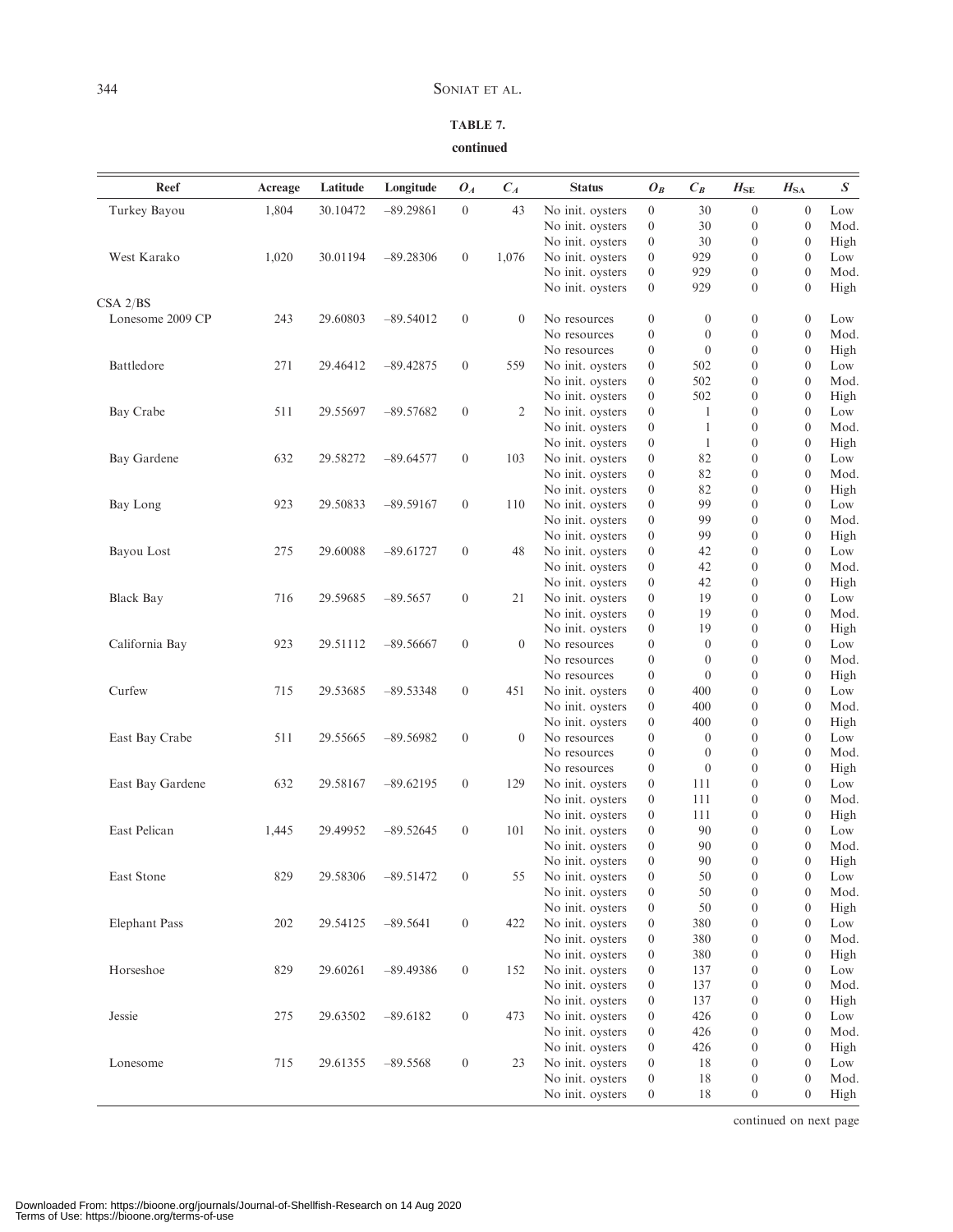| ٦<br>٠<br>w | ۰. | ×           |
|-------------|----|-------------|
| I<br>$\sim$ |    | I<br>$\sim$ |

| Reef                    | Acreage | Latitude | Longitude   | $O_{A}$          | $C_A$            | <b>Status</b>    | $O_B$            | $C_B$            | $H_\mathrm{SE}$  | $H_{\rm SA}$     | $\boldsymbol{S}$   |
|-------------------------|---------|----------|-------------|------------------|------------------|------------------|------------------|------------------|------------------|------------------|--------------------|
| Mangrove Point          | 1.445   | 29.479   | $-89.54004$ | $\boldsymbol{0}$ | $\theta$         | No resources     | $\boldsymbol{0}$ | $\overline{0}$   | $\boldsymbol{0}$ | $\theta$         | Low                |
|                         |         |          |             |                  |                  | No resources     | $\boldsymbol{0}$ | $\theta$         | $\boldsymbol{0}$ | $\overline{0}$   | Mod.               |
|                         |         |          |             |                  |                  | No resources     | $\boldsymbol{0}$ | $\mathbf{0}$     | $\boldsymbol{0}$ | $\boldsymbol{0}$ | High               |
| North Black Bay         | 829     | 29.61278 | $-89.50902$ | $\mathbf{0}$     | $\overline{0}$   | No resources     | $\boldsymbol{0}$ | $\theta$         | $\boldsymbol{0}$ | $\theta$         | Low                |
|                         |         |          |             |                  |                  | No resources     | $\boldsymbol{0}$ | $\theta$         | $\theta$         | $\theta$         | Mod.               |
|                         |         |          |             |                  |                  | No resources     | $\boldsymbol{0}$ | $\mathbf{0}$     | $\boldsymbol{0}$ | $\theta$         | High               |
| North California Bay    | 715     | 29.5279  | $-89.54102$ | $\boldsymbol{0}$ | $\mathbf{0}$     | No resources     | $\boldsymbol{0}$ | $\theta$         | $\boldsymbol{0}$ | $\theta$         | Low                |
|                         |         |          |             |                  |                  | No resources     | $\boldsymbol{0}$ | $\theta$         | $\theta$         | $\theta$         | Mod.               |
|                         |         |          |             |                  |                  | No resources     | $\boldsymbol{0}$ | $\theta$         | $\boldsymbol{0}$ | $\boldsymbol{0}$ | High               |
| North Lake Fortuna      | 1,727   | 29.6794  | $-89.48487$ | $\boldsymbol{0}$ | 97               | No init. oysters | $\boldsymbol{0}$ | 87               | $\boldsymbol{0}$ | $\theta$         | Low                |
|                         |         |          |             |                  |                  | No init. oysters | $\boldsymbol{0}$ | 87               | $\theta$         | $\theta$         | Mod.               |
|                         |         |          |             |                  |                  | No init. oysters | $\boldsymbol{0}$ | 87               | $\boldsymbol{0}$ | $\boldsymbol{0}$ | High               |
| South Black Bay         | 715     | 29.56033 | $-89.53443$ | $\boldsymbol{0}$ | $\mathbf{0}$     | No resources     | $\boldsymbol{0}$ | $\mathbf{0}$     | $\boldsymbol{0}$ | $\theta$         | Low                |
|                         |         |          |             |                  |                  | No resources     | $\boldsymbol{0}$ | $\theta$         | $\boldsymbol{0}$ | $\theta$         | Mod.               |
|                         |         |          |             |                  |                  | No resources     | $\boldsymbol{0}$ | $\mathbf{0}$     | $\boldsymbol{0}$ | $\boldsymbol{0}$ | High               |
| South Lake Fortuna      | 1,727   | 29.6502  | $-89.50435$ | $\boldsymbol{0}$ | $\boldsymbol{0}$ | No resources     | $\boldsymbol{0}$ | $\mathbf{0}$     | $\boldsymbol{0}$ | $\theta$         | Low                |
|                         |         |          |             |                  |                  | No resources     | $\boldsymbol{0}$ | $\theta$         | $\boldsymbol{0}$ | $\theta$         | Mod.               |
|                         |         |          |             |                  |                  | No resources     | $\boldsymbol{0}$ | $\boldsymbol{0}$ | $\boldsymbol{0}$ | $\mathbf{0}$     | High               |
| Snake                   | 716     | 29.63397 | $-89.56423$ | $\boldsymbol{0}$ | 9                | No init. oysters | $\boldsymbol{0}$ | 8                | $\boldsymbol{0}$ | $\theta$         | Low                |
|                         |         |          |             |                  |                  | No init. oysters | $\boldsymbol{0}$ | 8                | $\boldsymbol{0}$ | $\theta$         | Mod.               |
|                         |         |          |             |                  |                  | No init. oysters | $\boldsymbol{0}$ | 8                | $\boldsymbol{0}$ | $\boldsymbol{0}$ | High               |
| Stone                   | 715     | 29.57612 | $-89.54145$ | $\boldsymbol{0}$ | 372              | No init. oysters | $\boldsymbol{0}$ | 324              | $\boldsymbol{0}$ | $\theta$         | Low                |
|                         |         |          |             |                  |                  | No init. oysters | $\boldsymbol{0}$ | 324              | $\boldsymbol{0}$ | $\theta$         | Mod.               |
|                         |         |          |             |                  |                  | No init. oysters | $\boldsymbol{0}$ | 324              | $\boldsymbol{0}$ | $\mathbf{0}$     | High               |
| <b>Sunrise Point</b>    | 923     | 29.49475 | $-89.56655$ | $\boldsymbol{0}$ | $\overline{4}$   | No init. oysters | $\boldsymbol{0}$ | $\overline{4}$   | $\boldsymbol{0}$ | $\theta$         | Low                |
|                         |         |          |             |                  |                  | No init. oysters | $\boldsymbol{0}$ | $\overline{4}$   | $\boldsymbol{0}$ | $\theta$         | Mod.               |
|                         |         |          |             |                  |                  | No init. oysters | $\boldsymbol{0}$ | $\overline{4}$   | $\boldsymbol{0}$ | $\theta$         | High               |
| Telegraph               | 715     | 29.516   | $-89.53232$ | $\boldsymbol{0}$ | $\overline{0}$   | No resources     | $\boldsymbol{0}$ | $\theta$         | $\boldsymbol{0}$ | $\theta$         | Low                |
|                         |         |          |             |                  |                  | No resources     | $\boldsymbol{0}$ | $\theta$         | $\boldsymbol{0}$ | $\theta$         | Mod.               |
|                         |         |          |             |                  |                  | No resources     | $\boldsymbol{0}$ | $\mathbf{0}$     | $\boldsymbol{0}$ | $\mathbf{0}$     | High               |
| West Bay Crabe          | 511     | 29.56522 | $-89.5866$  | $\boldsymbol{0}$ | 20               | No init. oysters | $\boldsymbol{0}$ | 15               | $\boldsymbol{0}$ | $\theta$         | Low                |
|                         |         |          |             |                  |                  | No init. oysters | $\boldsymbol{0}$ | 15               | $\boldsymbol{0}$ | $\theta$         | Mod.               |
|                         |         |          |             |                  |                  | No init. Oysters | $\boldsymbol{0}$ | 15               | $\boldsymbol{0}$ | $\mathbf{0}$     | High               |
| West Pelican            | 923     | 29.50695 | $-89.54583$ | $\boldsymbol{0}$ | $\overline{0}$   | No resources     | $\boldsymbol{0}$ | $\theta$         | $\boldsymbol{0}$ | $\theta$         | Low                |
|                         |         |          |             |                  |                  | No resources     | $\boldsymbol{0}$ | $\mathbf{0}$     | $\boldsymbol{0}$ | $\theta$         | Mod.               |
|                         |         |          |             |                  |                  | No resources     | $\boldsymbol{0}$ | $\mathbf{0}$     | $\boldsymbol{0}$ | $\theta$         | High               |
| Wreck                   | 4,486   | 29.56472 | $-89.48306$ | $\boldsymbol{0}$ | 341              | No init. oysters | $\boldsymbol{0}$ | 305              | $\boldsymbol{0}$ | $\theta$         | Low                |
|                         |         |          |             |                  |                  | No init. oysters | $\boldsymbol{0}$ | 305              | $\boldsymbol{0}$ | $\theta$         | Mod.               |
|                         |         |          |             |                  |                  | No init. oysters | $\boldsymbol{0}$ | 305              | $\boldsymbol{0}$ | $\theta$         | High               |
| $CSA$ 3/ $HB$           |         |          |             |                  |                  |                  |                  |                  |                  |                  |                    |
| <b>BB 2004 CP</b>       | 40      | 29.33028 | $-89.94$    | 0.2              | 1,760            | Not fishable     | $\boldsymbol{0}$ | 1,756            | $\boldsymbol{0}$ | $\theta$         | Low                |
|                         |         |          |             |                  |                  | Not fishable     | $\boldsymbol{0}$ | 1,757            | $\boldsymbol{0}$ | $\overline{0}$   | Mod.               |
|                         |         |          |             |                  |                  | Not fishable     | 0.1              | 1,745            | $\overline{0}$   | $\mathbf{0}$     | $_{\mathrm{High}}$ |
| North Hackberry 2004 SP | 10      | 29.41722 | $-90.0325$  | $\boldsymbol{0}$ | 76               | No init. oysters | $\boldsymbol{0}$ | 68               | $\boldsymbol{0}$ | $\boldsymbol{0}$ | Low                |
|                         |         |          |             |                  |                  | No init. oysters | $\boldsymbol{0}$ | 68               | $\boldsymbol{0}$ | $\mathbf{0}$     | Mod.               |
|                         |         |          |             |                  |                  | No init. oysters | $\boldsymbol{0}$ | 68               | $\boldsymbol{0}$ | $\mathbf{0}$     | High               |
| South Hackberry 2004 SP | 25      | 29.38833 | $-90.0525$  | $\overline{0}$   | 1,074            | No init. oysters | $\boldsymbol{0}$ | 1,017            | $\boldsymbol{0}$ | $\mathbf{0}$     | Low                |
|                         |         |          |             |                  |                  | No init. oysters | $\boldsymbol{0}$ | 1,017            | $\boldsymbol{0}$ | $\boldsymbol{0}$ | Mod.               |
|                         |         |          |             |                  |                  | No init. oysters | $\overline{0}$   | 1,017            | $\boldsymbol{0}$ | $\mathbf{0}$     | High               |
| Hackberry 2008 CP       | 50      | 29.42528 | $-90.01528$ | 1.2              | 1,435            | Solved           | 0.1              | 1,435            | 41               | 50               | Low                |
|                         |         |          |             |                  |                  | Solved           | 0.2              | 1,435            | 33               | 41               | Mod.               |
|                         |         |          |             |                  |                  | Not fishable     | 0.6              | 1,412            | $\boldsymbol{0}$ | $\mathbf{0}$     | High               |
| Hackberry 2012 CP       | 200     | 29.42007 | $-90.052$   | 1.2              | 2,056            | Not fishable     | 0.1              | 2,039            | $\boldsymbol{0}$ | $\boldsymbol{0}$ | Low                |
|                         |         |          |             |                  |                  | Solved           | $\overline{0}$   | 2,056            | 4                | 7                | Mod.               |
|                         |         |          |             |                  |                  | Not fishable     | 0.4              | 2,007            | $\boldsymbol{0}$ | $\mathbf{0}$     | High               |
| Hackberry 2014 CP       | 30      | 29.42098 | $-90.0231$  | 6.2              | 3,229            | Solved           | 0.3              | 3,229            | 378              | 816              | Low                |
|                         |         |          |             |                  |                  | Solved           | 1.4              | 3,229            | 302              | 750              | Mod.               |
|                         |         |          |             |                  |                  | Solved           | 2.5              | 3,229            | 360              | 168              | High               |

TABLE 7. continued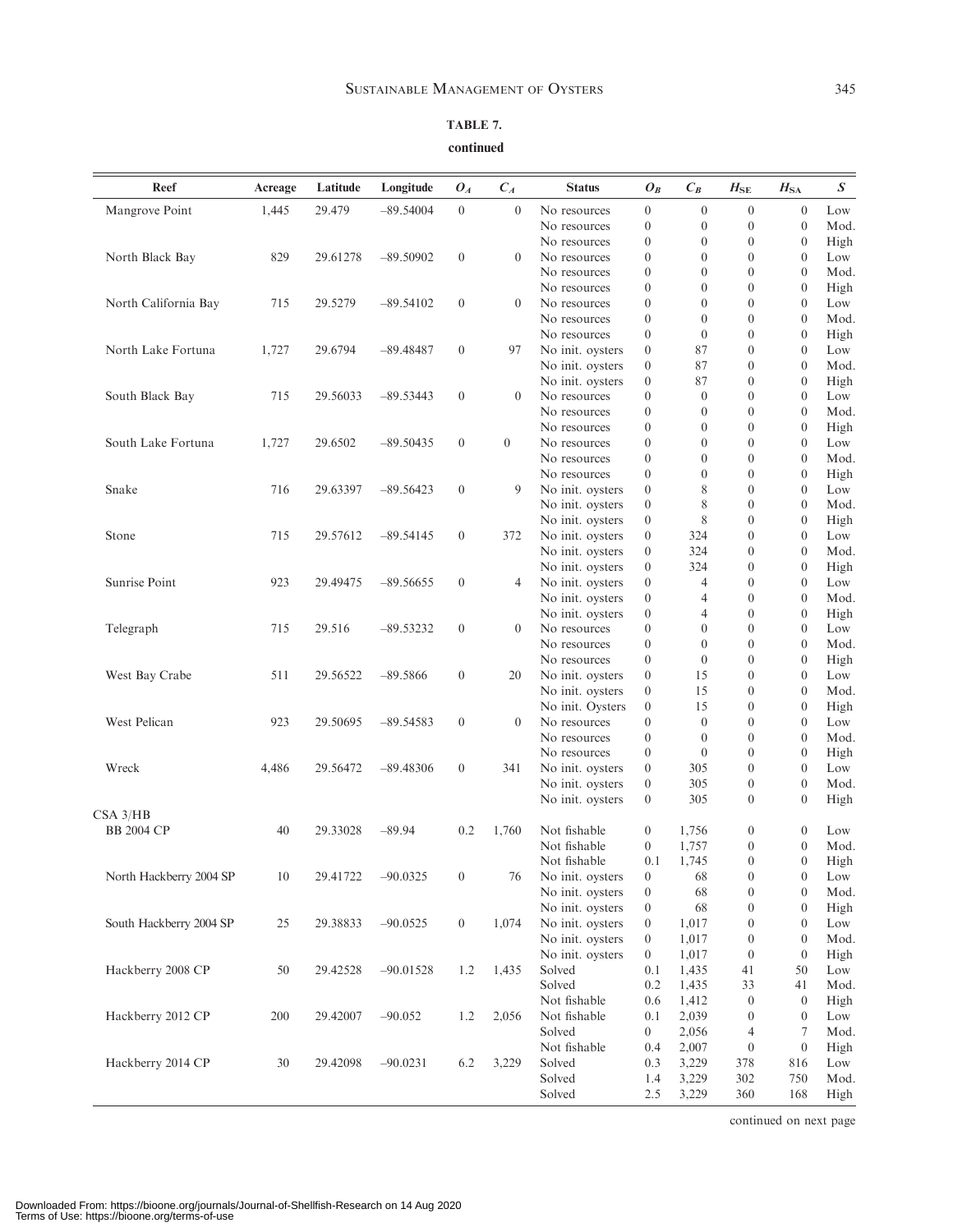| ٦<br>٠           | ۰. | ۰,           |
|------------------|----|--------------|
| w<br>I<br>$\sim$ |    | ٦<br>×<br>۰, |

### TABLE 7. continued

| Reef                | Acreage | Latitude | Longitude   | $O_A$            | $C_A$          | <b>Status</b>    | ${\cal O}_B$                         | $C_B$            | $H_{\rm SE}$     | $H_{SA}$                 | $\boldsymbol{S}$ |
|---------------------|---------|----------|-------------|------------------|----------------|------------------|--------------------------------------|------------------|------------------|--------------------------|------------------|
| Lower Hackberry     | 5       | 29.38822 | $-90.05253$ | $\boldsymbol{0}$ | $\mathbf{0}$   | No resources     | $\boldsymbol{0}$                     | $\mathbf{0}$     | $\boldsymbol{0}$ | $\boldsymbol{0}$         | Low              |
|                     |         |          |             |                  |                | No resources     | $\boldsymbol{0}$                     | $\boldsymbol{0}$ | $\boldsymbol{0}$ | $\mathbf{0}$             | Mod.             |
|                     |         |          |             |                  |                | No resources     | $\boldsymbol{0}$                     | $\boldsymbol{0}$ | $\boldsymbol{0}$ | $\mathbf{0}$             | High             |
| Middle Hackberry    | 5       | 29.40169 | $-90.02917$ | 1.8              | 600            | Sust. w/Cond.    | $\boldsymbol{0}$                     | 651              | 40               | 114                      | Low              |
|                     |         |          |             |                  |                | Solved           | $\overline{0}$                       | 600              | 21               | 193                      | Mod.             |
|                     |         |          |             |                  |                | Sust. w/Cond.    | 0.1                                  | 754              | 38               | 60                       | High             |
| Upper Hackberry     | 5       | 29.42164 | $-90.03069$ | 1.8              | 151            | Sust. w/Cond.    | $\overline{0}$                       | 180              | 14               | 59                       | Low              |
|                     |         |          |             |                  |                | Sust. w/Cond.    | 0.1                                  | 158              | 14               | 66                       | Mod.             |
|                     |         |          |             |                  |                | Sust. w/Cond.    | 0.6                                  | 214              | 11               | 14                       | High             |
| CSA 4/TB            |         |          |             |                  |                |                  |                                      |                  |                  |                          |                  |
| Lake Felicity       | 40      | 29.315   | $-90.44444$ | $\boldsymbol{0}$ | $\overline{0}$ | No resources     | $\boldsymbol{0}$                     | $\mathbf{0}$     | $\boldsymbol{0}$ | $\mathbf{0}$             | Low              |
|                     |         |          |             |                  |                | No resources     | $\boldsymbol{0}$                     | $\boldsymbol{0}$ | $\boldsymbol{0}$ | $\boldsymbol{0}$         | Mod.             |
|                     |         |          |             |                  |                | No resources     | $\mathbf{0}$                         | $\overline{0}$   | $\boldsymbol{0}$ | $\boldsymbol{0}$         | High             |
| CSA 5/SI            |         |          |             |                  |                |                  |                                      |                  |                  |                          |                  |
| <b>Grand Pass</b>   | 107     | 29.25861 | $-90.93333$ | 1.6              | 1,087          | Not fishable     | 0.2                                  | 1,062            | $\boldsymbol{0}$ | $\mathbf{0}$             | Low              |
|                     |         |          |             |                  |                | Not fishable     | 0.4                                  | 1,061            | $\boldsymbol{0}$ | $\mathbf{0}$             | Mod.             |
|                     |         |          |             |                  |                | Not fishable     | 0.7                                  | 1,006            | $\boldsymbol{0}$ | $\theta$                 | High             |
| Junop Bayou De West | 34      | 29.23583 | $-91.06167$ | 0.2              | 664            | Not fishable     | $\overline{0}$                       | 607              | $\boldsymbol{0}$ | $\theta$                 | Low              |
|                     |         |          |             |                  |                | Not fishable     | 0.1                                  | 600              | $\boldsymbol{0}$ | $\overline{0}$           | Mod.             |
|                     |         |          |             |                  |                | Not fishable     | 0.1                                  | 599              | $\boldsymbol{0}$ | $\boldsymbol{0}$         | High             |
| Mid SI              | 56      | 29.235   | $-90.9275$  | $\overline{0}$   | 142            | No init. oysters | $\mathbf{0}$                         | 129              | $\boldsymbol{0}$ | $\theta$                 | Low              |
|                     |         |          |             |                  |                | No init. oysters | $\boldsymbol{0}$                     | 129              | $\boldsymbol{0}$ | $\overline{0}$           | Mod.             |
|                     |         |          |             |                  |                | No init. oysters | $\boldsymbol{0}$                     | 129              | $\boldsymbol{0}$ | $\theta$                 | High             |
| Old Camp            | 140     | 29.21583 | $-90.94667$ | $\boldsymbol{0}$ | 729            | No init. oysters | $\boldsymbol{0}$                     | 656              | $\boldsymbol{0}$ | $\overline{0}$           | Low              |
|                     |         |          |             |                  |                | No init. oysters | $\boldsymbol{0}$                     | 656              | $\boldsymbol{0}$ | $\overline{0}$           | Mod.             |
|                     |         |          |             |                  |                | No init. Oysters | $\boldsymbol{0}$                     | 656              | $\boldsymbol{0}$ | $\boldsymbol{0}$         | High             |
| Rat Bayou           | 34      | 29.21667 | $-91.04833$ | 0.2              | 134            | Not fishable     | $\overline{0}$                       | 130              | $\boldsymbol{0}$ | $\theta$                 | Low              |
|                     |         |          |             |                  |                | Not fishable     | 0.1                                  | 123              | $\boldsymbol{0}$ | $\theta$                 | Mod.             |
|                     |         |          |             |                  |                | Not fishable     | 0.1                                  | 122              | $\boldsymbol{0}$ | $\mathbf{0}$             | High             |
| South SI 1994 SP    | 513     | 29.22472 | $-90.90889$ | $\overline{0}$   | $\mathbf{0}$   | No resources     |                                      | $\boldsymbol{0}$ | $\boldsymbol{0}$ | $\theta$                 | Low              |
|                     |         |          |             |                  |                |                  | $\boldsymbol{0}$<br>$\boldsymbol{0}$ | $\theta$         | $\boldsymbol{0}$ | $\theta$                 | Mod.             |
|                     |         |          |             |                  |                | No resources     |                                      | $\overline{0}$   |                  |                          |                  |
|                     |         |          |             |                  |                | No resources     | $\overline{0}$                       |                  | $\boldsymbol{0}$ | $\mathbf{0}$<br>$\theta$ | High             |
| SI 2004 CP          | 82      | 29.225   | $-90.91444$ | 1.2              | 1,641          | Not fishable     | 0.3                                  | 1,584            | $\boldsymbol{0}$ |                          | Low              |
|                     |         |          |             |                  |                | Not fishable     | 0.6                                  | 1,556            | $\boldsymbol{0}$ | $\mathbf{0}$             | Mod.             |
|                     |         |          |             |                  |                | Not fishable     | 0.6                                  | 1,553            | $\boldsymbol{0}$ | $\boldsymbol{0}$         | High             |
| CSA 6/VB            |         |          |             |                  |                |                  |                                      |                  |                  |                          |                  |
| Bayou Blanc         | 15      | 29.51333 | $-91.75833$ | 3.4              | 4,267          | Not fishable     | 0.8                                  | 3,825            | $\boldsymbol{0}$ | $\boldsymbol{0}$         | Low              |
|                     |         |          |             |                  |                | Not fishable     | 1.9                                  | 3,719            | $\boldsymbol{0}$ | $\boldsymbol{0}$         | Mod.             |
|                     |         |          |             |                  |                | Not fishable     | 1.9                                  | 3,708            | $\boldsymbol{0}$ | $\mathbf{0}$             | High             |
| <b>Big Charles</b>  | 15      | 29.61417 | $-91.98694$ | 2                | 2,543          | Not fishable     | 0.3                                  | 2,399            | $\boldsymbol{0}$ | $\theta$                 | Low              |
|                     |         |          |             |                  |                | Not fishable     | 0.5                                  | 2,375            | $\boldsymbol{0}$ | $\theta$                 | Mod.             |
|                     |         |          |             |                  |                | Not fishable     | 1.1                                  | 2,308            | $\boldsymbol{0}$ | $\mathbf{0}$             | High             |
| Dry                 | $10\,$  | 29.68639 | $-91.90194$ | $\boldsymbol{0}$ | 851            | No init. oysters | $\overline{0}$                       | 748              | $\overline{0}$   | $\overline{0}$           | Low              |
|                     |         |          |             |                  |                | No init. oysters | $\boldsymbol{0}$                     | 748              | $\boldsymbol{0}$ | $\boldsymbol{0}$         | Mod.             |
|                     |         |          |             |                  |                | No init. oysters | $\boldsymbol{0}$                     | 748              | $\boldsymbol{0}$ | $\mathbf{0}$             | High             |
| Highspot            | 250     | 29.49197 | $-91.75785$ | 4.6              | 2,218          | Solved           | 0.7                                  | 2,218            | 411              | 3                        | Low              |
|                     |         |          |             |                  |                | Not fishable     | 1.7                                  | 2,147            | $\boldsymbol{0}$ | $\mathbf{0}$             | Mod.             |
|                     |         |          |             |                  |                | Not fishable     | 2.6                                  | 2,046            | $\boldsymbol{0}$ | $\mathbf{0}$             | High             |
| Indian Point        | 100     | 29.61889 | $-92.00889$ | 1.6              | 3,186          | Not fishable     | 0.2                                  | 2,976            | $\boldsymbol{0}$ | $\mathbf{0}$             | Low              |
|                     |         |          |             |                  |                | Not fishable     | 0.2                                  | 2,967            | $\boldsymbol{0}$ | $\mathbf{0}$             | Mod.             |
|                     |         |          |             |                  |                | Not fishable     | 0.9                                  | 2,898            | $\boldsymbol{0}$ | $\mathbf{0}$             | High             |
| Lighthouse Point    | 30      | 29.57972 | $-92.03444$ | 3.6              | 3,466          | Not fishable     | 0.5                                  | 3,329            | $\boldsymbol{0}$ | $\mathbf{0}$             | Low              |
|                     |         |          |             |                  |                | Not fishable     | 0.8                                  | 3,306            | $\boldsymbol{0}$ | $\boldsymbol{0}$         | Mod.             |
|                     |         |          |             |                  |                | Not fishable     | 1.9                                  | 3,179            | $\boldsymbol{0}$ | $\boldsymbol{0}$         | High             |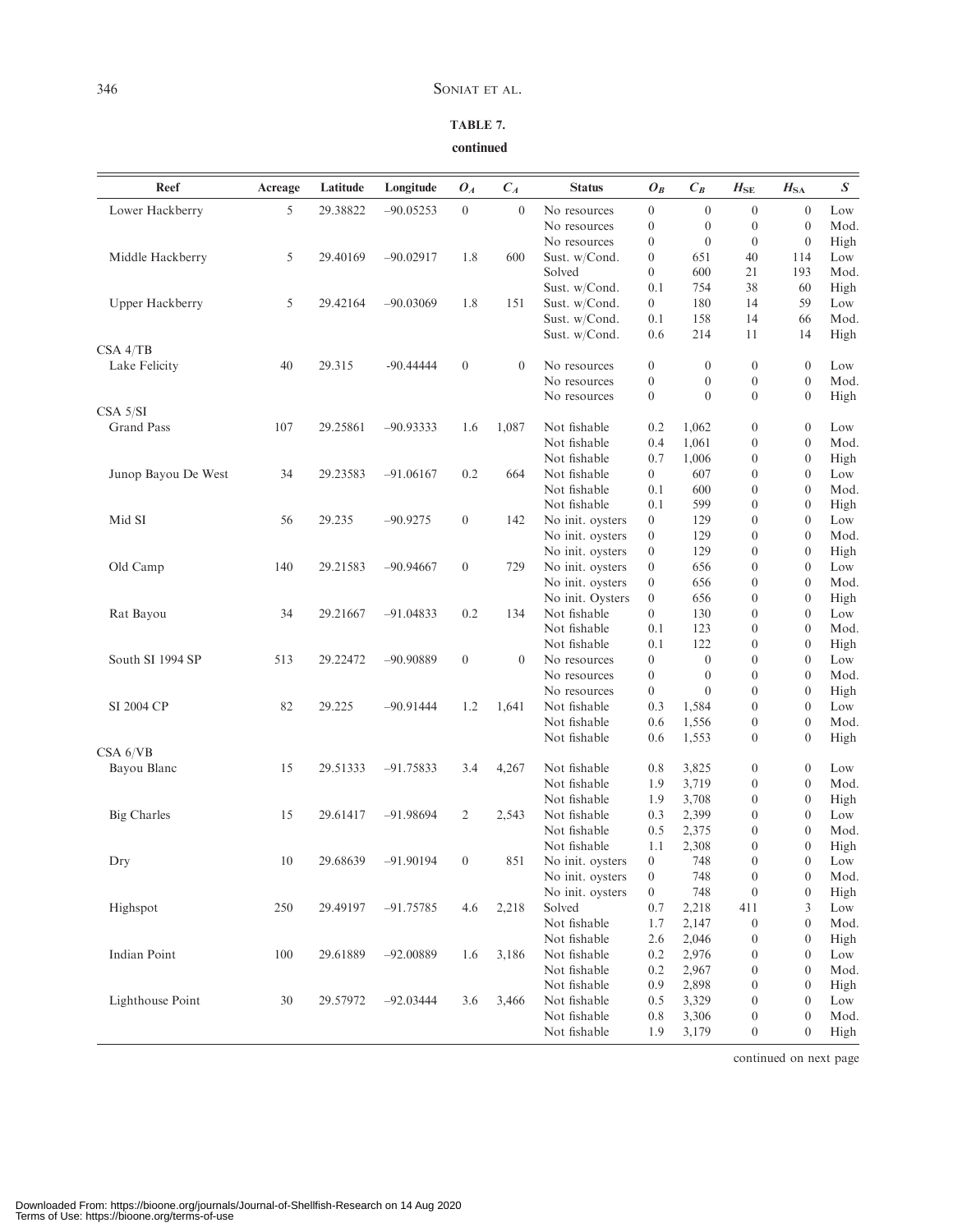| Reef                    | Acreage | Latitude | Longitude   | $O_{A}$          | $C_A$    | <b>Status</b>                  | $O_B$            | $\mathcal{C}_B$ | $H_{\rm SE}$     | $H_{\rm SA}$     | $\boldsymbol{S}$ |
|-------------------------|---------|----------|-------------|------------------|----------|--------------------------------|------------------|-----------------|------------------|------------------|------------------|
| Middle                  | 20      | 29.45278 | $-91.72389$ | 2.2              | 326      | Solved                         | 0.2              | 326             | 123              | $\overline{2}$   | Low              |
|                         |         |          |             |                  |          | Solved                         | 0.9              | 326             | 42               | $\mathbf{0}$     | Mod.             |
|                         |         |          |             |                  |          | Not fishable                   | 1.3              | 315             | $\boldsymbol{0}$ | $\mathbf{0}$     | High             |
| North                   | 10      | 29.47917 | $-91.80778$ | 2.4              | 1,308    | Not fishable                   | 0.5              | 1,260           | $\boldsymbol{0}$ | $\overline{0}$   | Low              |
|                         |         |          |             |                  |          | Not fishable                   | 1.2              | 1,194           | $\theta$         | $\overline{0}$   | Mod.             |
|                         |         |          |             |                  |          | Not fishable                   | 1.4              | 1,164           | $\boldsymbol{0}$ | $\mathbf{0}$     | High             |
| Nickle                  | 100     | 29.41939 | $-91.70775$ | 13               | 3,062    | Solved                         | 1.7              | 3,062           | 3,146            | 38               | Low              |
|                         |         |          |             |                  |          | Solved                         | 4.4              | 3,062           | 1,484            | 3                | Mod.             |
|                         |         |          |             |                  |          | Not fishable                   | 7                | 2,993           | $\boldsymbol{0}$ | $\boldsymbol{0}$ | High             |
| Rabbit                  | 15      | 29.51111 | $-91.5975$  | $\boldsymbol{0}$ | 2,360    | No init. oysters               | $\overline{0}$   | 1,962           | $\boldsymbol{0}$ | $\theta$         | Low              |
|                         |         |          |             |                  |          | No init. oysters               | $\overline{0}$   | 1,962           | $\boldsymbol{0}$ | $\overline{0}$   | Mod.             |
|                         |         |          |             |                  |          | No init. oysters               | $\overline{0}$   | 1,962           | $\boldsymbol{0}$ | $\mathbf{0}$     | High             |
| Sally Shoals            | 5       | 29.65444 | $-91.87111$ | $\boldsymbol{0}$ | 2,059    | No init. oysters               | $\overline{0}$   | 1,583           | $\boldsymbol{0}$ | $\theta$         | Low              |
|                         |         |          |             |                  |          | No init. oysters               | $\overline{0}$   | 1,583           | $\boldsymbol{0}$ | $\overline{0}$   | Mod.             |
|                         |         |          |             |                  |          | No init. oysters               | $\overline{0}$   | 1,583           | $\boldsymbol{0}$ | $\theta$         | High             |
| CSA 7/LC                |         |          |             |                  |          |                                |                  |                 |                  |                  |                  |
| Calcasieu 2009 CP       | 295     | 29.84333 | $-93.31861$ | 0.2              | 1,474    | Not fishable                   | $\overline{0}$   | 1,473           | $\boldsymbol{0}$ | $\theta$         | Low              |
|                         |         |          |             |                  |          | Not fishable                   | $\overline{0}$   | 1,473           | $\boldsymbol{0}$ | $\mathbf{0}$     | Mod.             |
|                         |         |          |             |                  |          | Not fishable                   | 0.1              | 1,462           | $\boldsymbol{0}$ | $\mathbf{0}$     | High             |
| Nine Mile               | 527     | 29.885   | $-93.32694$ | $\boldsymbol{0}$ | $\theta$ | No resources                   | $\overline{0}$   | $\theta$        | $\boldsymbol{0}$ | $\theta$         | Low              |
|                         |         |          |             |                  |          | No resources                   | $\overline{0}$   | $\mathbf{0}$    | $\boldsymbol{0}$ | $\mathbf{0}$     | Mod.             |
|                         |         |          |             |                  |          | No resources                   | $\overline{0}$   | $\mathbf{0}$    | $\boldsymbol{0}$ | $\mathbf{0}$     | High             |
| <b>Big Washout</b>      | 295     | 29.85667 | $-93.33833$ | 1.2              | 1,532    | Not fishable                   | 0.1              | 1,477           | $\boldsymbol{0}$ | $\theta$         | Low              |
|                         |         |          |             |                  |          | Not fishable                   | $\overline{0}$   | 1,498           | $\boldsymbol{0}$ | $\mathbf{0}$     | Mod.             |
|                         |         |          |             |                  |          | Not fishable                   | 0.3              | 1,454           | $\boldsymbol{0}$ | $\mathbf{0}$     | High             |
| Chenier                 | 10      | 29.84945 | $-93.28372$ | 17               | 4,137    | Sust. w/cond.                  | 0.1              | 4,485           | $\boldsymbol{0}$ | 1,078            | Low              |
|                         |         |          |             |                  |          | Sust. w/cond.                  | 1.2              | 4,377           | $\boldsymbol{0}$ | 1,158            | Mod.             |
|                         |         |          |             |                  |          | Sust. w/cond.                  | 5.6              | 4,795           | $\boldsymbol{0}$ | 291              | High             |
| Lamberts                | 240     | 29.84121 | $-93.27682$ | 2.6              | 914      | Sust. w/cond.                  | $\overline{0}$   | 974             | $\boldsymbol{0}$ | 5,808            | Low              |
|                         |         |          |             |                  |          | Solved                         | $\overline{0}$   | 914             | $\boldsymbol{0}$ | 8,546            | Mod.             |
|                         |         |          |             |                  |          | Sust. w/Cond.                  | 0.3              | 1,083           | $\boldsymbol{0}$ | 2,802            | High             |
| Little Washout          | 295     | 29.85028 | $-93.34083$ | 2.8              | 826      | Solved                         | 0.2              | 826             | $\boldsymbol{0}$ | 4,074            | Low              |
|                         |         |          |             |                  |          | Solved                         | 0.3              | 826             | 0                | 3,555            | Mod.             |
|                         |         |          |             |                  |          | Sust. w/cond.                  | 1.2              | 829             | $\overline{0}$   | 661              | High             |
| Mid Lake                | 295     | 29.85417 | $-93.32889$ | 1                | 932      | Not fishable                   | 0.1              | 932             | $\boldsymbol{0}$ | $\theta$         | Low              |
|                         |         |          |             |                  |          | Solved                         | $\overline{0}$   | 932             | $\boldsymbol{0}$ | 644              | Mod.             |
|                         |         |          |             |                  |          | Not fishable                   | 0.2              | 921             | $\boldsymbol{0}$ | $\overline{0}$   | High             |
| Northeast Rabbit Island | 366     | 29.85694 | $-93.38222$ | 1.4              | 1,378    | Not fishable                   | 0.1              | 1,359           | $\boldsymbol{0}$ | $\theta$         | Low              |
|                         |         |          |             |                  |          | Solved                         | 0.1              | 1,378           | $\boldsymbol{0}$ | 781              | Mod.             |
|                         |         |          |             |                  |          | Not fishable                   | 0.3              | 1,329           | $\boldsymbol{0}$ | $\theta$         | High             |
| Northwest Rabbit Island | 755     | 29.85935 | $-93.39211$ | 1.6              | 345      | Sust. w/cond.                  | $\overline{0}$   | 453             | $\boldsymbol{0}$ | 14,029           | Low              |
|                         |         |          |             |                  |          | Sust. w/cond.                  | $\overline{0}$   | 350             | $\boldsymbol{0}$ | 23,988           | Mod.             |
|                         |         |          |             |                  |          | Sust. w/cond.                  | 0.1              | 536             | $\overline{0}$   | 7,593            | High             |
| Southeast Rabbit Island | 366     | 29.84306 | $-93.37556$ | 0.2              | 718      | Not fishable                   | $\overline{0}$   | 660             | $\boldsymbol{0}$ | $\boldsymbol{0}$ | Low              |
|                         |         |          |             |                  |          | Not fishable                   | $\boldsymbol{0}$ | 660             | $\boldsymbol{0}$ | $\mathbf{0}$     | Mod.             |
|                         |         |          |             |                  |          | Not fishable                   | 0.1              | 649             | $\boldsymbol{0}$ | $\boldsymbol{0}$ | High             |
| West Cove Transplant    | 366     | 29.8475  | $-93.36972$ | $\boldsymbol{0}$ | 902      | No init. oysters               | $\boldsymbol{0}$ | 809             | $\boldsymbol{0}$ | $\mathbf{0}$     | Low              |
|                         |         |          |             |                  |          | No init. oysters               | $\boldsymbol{0}$ | 809             | $\boldsymbol{0}$ | $\mathbf{0}$     | Mod.             |
|                         |         |          |             |                  |          | No init. oysters               | $\boldsymbol{0}$ | 809             | $\boldsymbol{0}$ | $\mathbf{0}$     | High             |
| West Rabbit Island      | 755     | 29.84694 | $-93.395$   | 7.2              | 1,800    | Sust. w/cond.                  | $\overline{0}$   | 1,908           | 0                | 47,857           | Low              |
|                         |         |          |             |                  |          | Solved                         | 0.3              | 1,800           | 0                | 63,158           | Mod.             |
|                         |         |          |             |                  |          |                                |                  |                 |                  |                  |                  |
|                         |         |          |             |                  |          | Sust. w/cond.<br>Sust. w/cond. | 1.6              | 2,150           | $\boldsymbol{0}$ | 20,035           | High             |
| West Cove Central       | 755     | 29.85549 | $-93.40901$ | 3                | 405      |                                | $\boldsymbol{0}$ | 535             | $\boldsymbol{0}$ | 18,301           | Low              |
|                         |         |          |             |                  |          | Solved                         | $\overline{0}$   | 405             | $\boldsymbol{0}$ | 31,509           | Mod.             |
|                         |         |          |             |                  |          | Sust. w/cond.                  | 0.1              | 648             | $\boldsymbol{0}$ | 9,713            | High             |

continued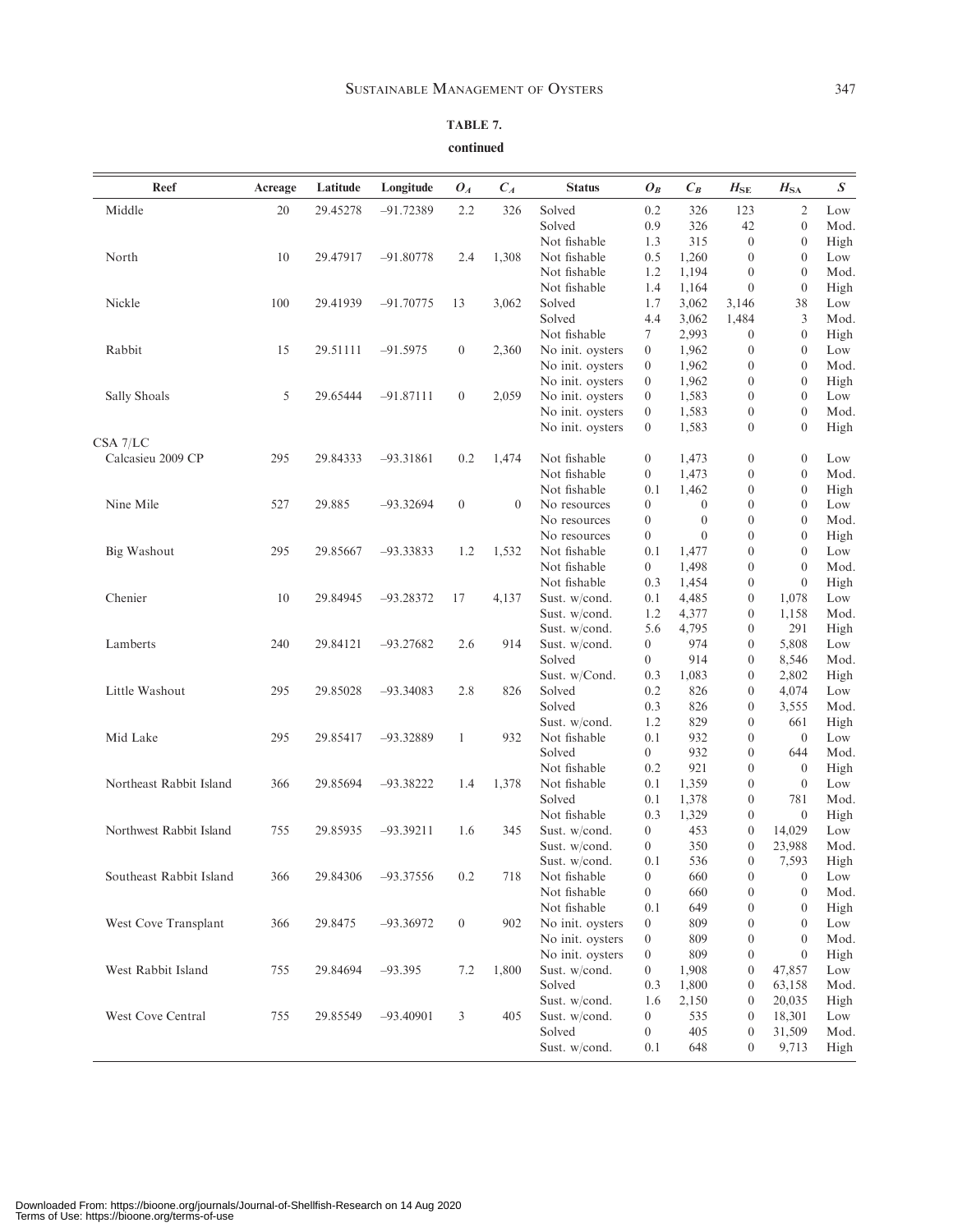### TABLE 8.

Sustainable harvests of seed  $(H_{\text{SE}})$  and sack oysters  $(H_{\text{SA}})$  in sacks, by CSA and low-, moderate-, and high-salinity regime (S), as defined in Table 6. Reefs without initial substrate (Table 7) are not included. Statewide sums (total) are given by salinity regime.

| <b>CSA</b>     | $H_\mathrm{SE}$  | $H_{\rm SA}$   | S    |
|----------------|------------------|----------------|------|
| 1              | 7,324            | 28,757         | Low  |
|                | 6,681            | 36,217         | Mod. |
|                | 5,968            | 9,018          | High |
| $\overline{2}$ | 0                | $\mathbf{0}$   | Low  |
|                | $\overline{0}$   | $\overline{0}$ | Mod. |
|                | $\overline{0}$   | $\overline{0}$ | High |
| 3              | 473              | 1,039          | Low  |
|                | 374              | 1,057          | Mod. |
|                | 409              | 242            | High |
| 4              | $\overline{0}$   | $\overline{0}$ | Low  |
|                | $\mathbf{0}$     | $\mathbf{0}$   | Mod. |
|                | $\mathbf{0}$     | $\overline{0}$ | High |
| 5              | $\boldsymbol{0}$ | $\mathbf{0}$   | Low  |
|                | $\overline{0}$   | $\theta$       | Mod. |
|                | $\overline{0}$   | $\overline{0}$ | High |
| 6              | 3,680            | 43             | Low  |
|                | 1,526            | 3              | Mod. |
|                | 0                | $\overline{0}$ | High |
| 7              | $\mathbf{0}$     | 91,147         | Low  |
|                | $\overline{0}$   | 133339         | Mod. |
|                | $\overline{0}$   | 41,095         | High |
| Total          | 11,477           | 120986         | Low  |
|                | 8,581            | 170616         | Mod. |
|                | 6,377            | 50,355         | High |
|                |                  |                |      |

oysters (in 2000) and 3065,531 sacks of sack oysters (in 2001). This contrasts with an estimated maximum sustainable harvest of 11,477 sacks of seed and 170,616 sacks of sack oysters for the entire state of Louisiana in 2018 (Table 8). The lack of fishable reefs, low stock abundances, and diminishing harvests (sustainable or otherwise) indicate a decline in the common-pool resource of the state POG.

The cause or causes of the ''Tragedy of the Commons'' of POG are the subject of considerable debate and speculation among oyster growers, agency biologists, academicians, and members of nongovernment organizations (see Mann & Powell 2007). Ultimately, reefs are sustained by recruitment, without which they inevitably decline. Without recruitment, no other trajectory other than reef degradation is possible—both in situ and, in the present formulation, in silico. Sustainable reefs produce and recruit larvae, provide refuge for newly settled spat, and support survival and growth to adult size. Natural (non-fishing) mortality of large adult oysters provides the bulk of the carbonate essential to maintain shell balance or reef accretion (Powell & Klinck 2007, Mann et al. 2009, Southworth et al. 2010). Thus, a sufficient number of oysters must grow to adult size and their shells remain in place to support reef persistence. Recruits in the present model are young-of-the-year oysters, as determined by the annual stock assessment. The sustainable oyster fishing model determines sustainable harvest, given the initial stock abundance and size distribution. Implicit in the application of the model is the notion that quality reefs support reproduction, larval set, and spat survival. Soniat (2017) explored the relationship between cultch density and oyster density and found that essentially all of the harvest from Louisiana POG in the 2016/2017 oyster season was from reefs with  $\geq 1,000$  g/m<sup>2</sup> of cultch and  $\geq 25$ oysters/ $m^2$ . This cultch value is considerably below an analogous division by Mann et al. (2009) for the James River and by Southworth et al. (2010) for the Great Wicomico, both Chesapeake Bay, which suggests that either a division at  $1,000 \text{ g/m}^2$ does not identify the most productive reefs or that recruitment potential per gram carbonate is higher for the Louisiana reefs in comparison with those in the Chesapeake Bay. The latter is more likely (Powell et al. 2012). The establishment of reef cultch and oyster abundance reference points is the subject of continued study (Powell et al. 2018). Nonetheless, the present model permits shell gain by constraining fishing by area, type (sack versus seed), effort, and season (Tables 3, 4 and 7).

The history of management of federal fisheries might focus on the period before and after adoption of statutory reference points related to maximum sustainable yield (Restrepo et al. 1998). Many federally managed stocks have been rebuilt over the last 20 y (Rosenberg et al. 2006, NOAA 2017). By contrast, although much attention has been given to management of the East and Gulf coast oyster fisheries (Jordan & Coakley 2004, Mann & Powell 2007, Vanderkooy 2011), with the exception of the New Jersey fishery in Delaware Bay (Powell et al. 2018), none has performed sustainably or been rebuilt to sustainability over this time frame. The lamentable status of the Louisiana public grounds unfortunately is not unusual (Hargis & Haven, 1994, Rothschild et al. 1994, Zu Ermgassen et al. 2012, Camp et al. 2015, Pine et al. 2015). Although proximate reasons may be manifold, they certainly include three. (1) Climate change likely has reduced the productivity of the oyster in the Gulf of Mexico (Powell 2017), a reduction that imperils time-honored approaches to management that have not proved sufficiently responsive to challenge. (2) Overfishing has occurred chronically, abetted by the absence of a modern reference point system to judge the status of the stock (Powell et al. 2018), an issue to which the model used in this contribution was designed to address. (3) The seed fishery is extremely destructive in that it removes both live animals and cultch, the latter in disproportionate measure without, in most cases, sufficient production of carbonate for repayment (Soniat et al. 2012).

For the Ancients, comedy was not funny—or at least it need not be. Instead, comedy was a chronicle of events for which a happy ending is possible. By contrast, tragedy was a narrative for which a disastrous conclusion is inevitable. Hardin (1968) gives conditions under which tragic outcomes are averted (''mutual coercion mutually agreed upon''); thus, the term tragedy is used therein in the modern sense to indicate a disastrous, yet avoidable consequence. For the oyster industry, sustainable harvest quotas and cultch removal rates derived from shell-budget-based modeling and applied through effective management make happy endings possible. Thus, whereas the chronicle of the use of public oyster resources is tragedy in the modern sense, oyster resource management is comedy in its ancient meaning.

#### ACKNOWLEDGMENTS

Funding for the work was provided by the Louisiana Department of Wildlife and Fisheries. Huy Vu aided in the construction of tables and figures. We appreciate this support and assistance.